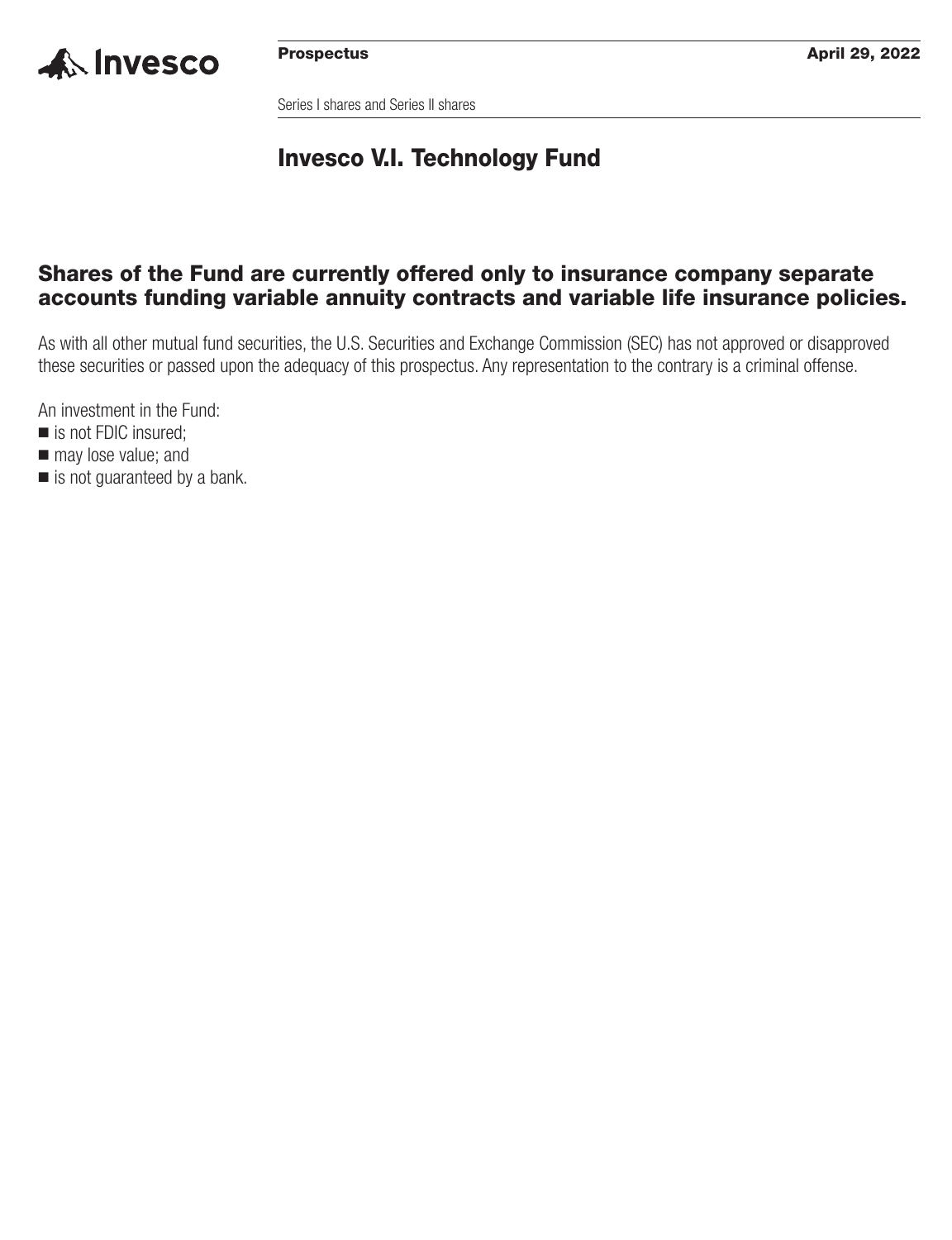## **Table of Contents**

| <b>Fund Summary</b>                                                                          |                   |
|----------------------------------------------------------------------------------------------|-------------------|
| <b>Investment Objective(s), Strategies,</b><br><b>Risks and Portfolio Holdings</b>           | 4                 |
| <b>Fund Management</b><br>The Adviser(s)<br><b>Adviser Compensation</b><br>Portfolio Manager | 8<br>8<br>8<br>8  |
| <b>Other Information</b>                                                                     | 8                 |
| Purchase and Redemption of Shares                                                            | 8                 |
| Excessive Short-Term Trading Activity Disclosure                                             | 8                 |
| <b>Pricing of Shares</b><br>Taxes                                                            | 9<br>10           |
| Dividends and Distributions                                                                  | 10                |
| <b>Share Classes</b>                                                                         | 10                |
| <b>Distribution Plan</b>                                                                     | 10                |
| Payments to Insurance Companies                                                              | 10                |
| <b>Financial Highlights</b>                                                                  | 12                |
| <b>Hypothetical Investment and Expense</b><br><b>Information</b>                             | 13                |
| <b>Obtaining Additional Information</b>                                                      | <b>Back Cover</b> |

Shares of the Fund are used as investment vehicles for variable annuity contracts and variable life insurance policies (variable products) issued by certain insurance companies, and funds of funds. You cannot purchase shares of the Fund directly. As an owner of a variable product (variable product owner) that offers the Fund as an investment option,

however, you may allocate your variable product values to a separate account of the insurance company that invests in shares of the Fund.

Your variable product is offered through its own prospectus, which contains information about your variable product, including how to purchase the variable product and how to allocate variable product values to the Fund.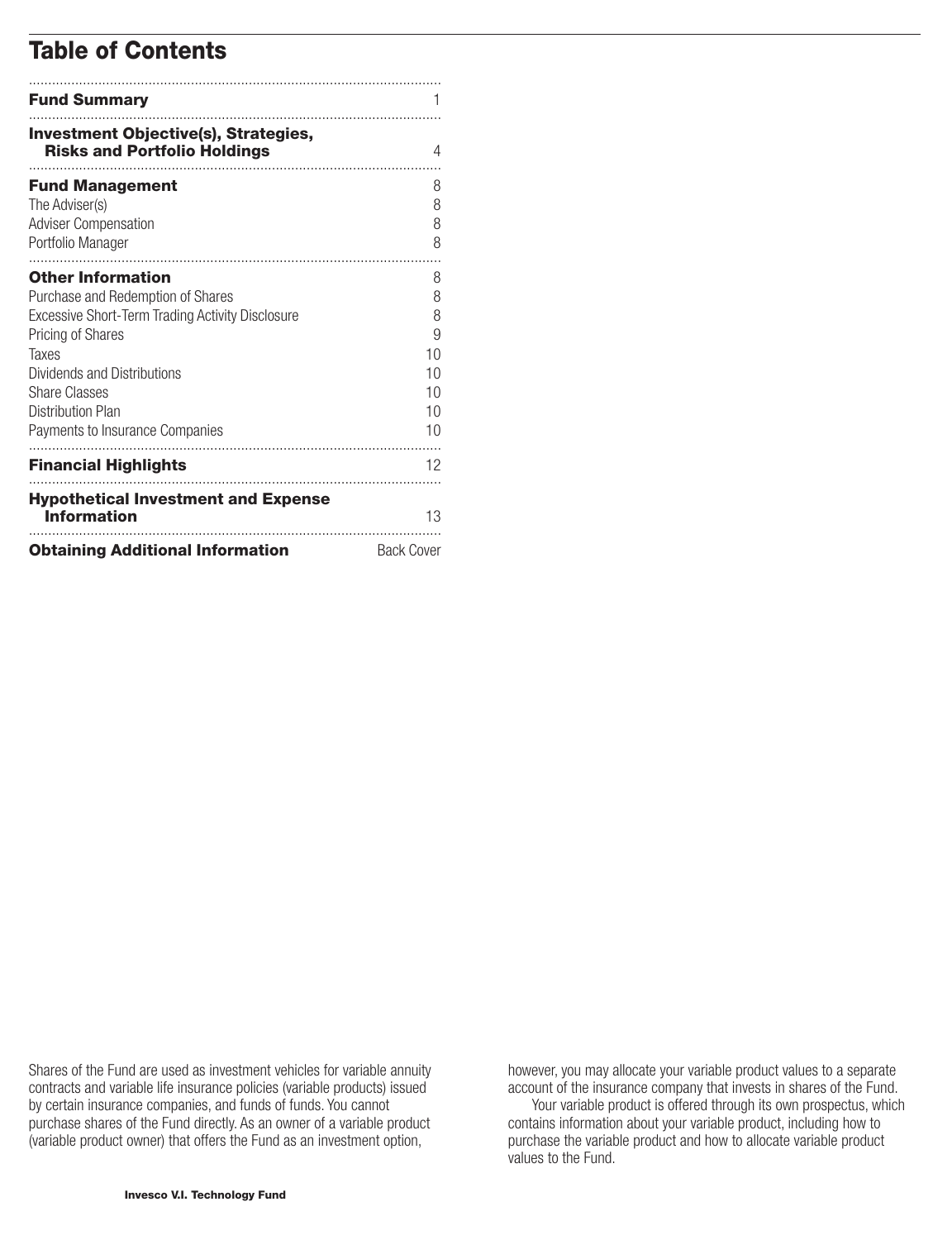## <span id="page-2-0"></span>**Fund Summary**

### **Investment Objective(s)**

The Fund's investment objective is long-term growth of capital.

### **Fees and Expenses of the Fund**

This table describes the fees and expenses that are incurred, directly or indirectly, when a variable product owner buys, holds, or redeems interest in an insurance company separate account that invests in the Series I shares or Series II shares of the Fund but does not represent the effect of any fees or other expenses assessed in connection with your variable product, and if it did, expenses would be higher.

**Shareholder Fees** (fees paid directly from your investment)

|                                                                                                                                   |             | Series I shares Series II shares |
|-----------------------------------------------------------------------------------------------------------------------------------|-------------|----------------------------------|
| Maximum Sales Charge (Load) Imposed on Purchases<br>(as a percentage of offering price)                                           | <b>None</b> | None                             |
| Maximum Deferred Sales Charge (Load) (as a<br>percentage of original purchase price or redemption<br>proceeds, whichever is less) | <b>None</b> | None                             |

**Annual Fund Operating Expenses** (expenses that you pay each year as a percentage of the value of your investment)

|                                             |       | Series I shares Series II shares |
|---------------------------------------------|-------|----------------------------------|
| <b>Management Fees</b>                      | 0.75% | በ 75%                            |
| Distribution and/or Service (12b-1) Fees    | None  | ገ 25                             |
| Other Expenses                              | በ 23  |                                  |
| <b>Total Annual Fund Operating Expenses</b> | +1.98 | .23                              |

**Example.** This Example is intended to help you compare the cost of investing in the Fund with the cost of investing in other mutual funds.

This Example does not represent the effect of any fees or expenses assessed in connection with your variable product, and if it did, expenses would be higher.

The Example assumes that you invest \$10,000 in the Fund for the time periods indicated and then redeem all of your shares at the end of those periods. The Example also assumes that your investment has a 5% return each year and that the Fund's operating expenses remain the same.

Although your actual costs may be higher or lower, based on these assumptions, your costs would be:

|                     | 1 Year |       | 3 Years 5 Years 10 Years |         |
|---------------------|--------|-------|--------------------------|---------|
| Series I shares<br> | \$100  | \$312 | \$542                    | \$1.201 |
| Series II shares    | \$125  | \$390 | \$676                    | \$1.489 |

**Portfolio Turnover.** The Fund pays transaction costs, such as commissions, when it buys and sells securities (or "turns over" its portfolio). A higher portfolio turnover rate may indicate higher transaction costs. These costs, which are not reflected in annual fund operating expenses or in the Example, affect the Fund's performance. During the most recent fiscal year, the Fund's portfolio turnover rate was 90% of the average value of its portfolio.

### **Principal Investment Strategies of the Fund**

The Fund invests, under normal circumstances, at least 80% of its net assets (plus any borrowings for investment purposes) in securities of issuers engaged in technology-related industries, and in derivatives and other instruments that have economic characteristics similar to such securities. The Fund invests primarily in equity securities. The principal type of equity security in which the Fund invests is common stock.

The Fund considers an issuer to be doing business in technology-related industries if it meets at least one of the following tests: (1) at least 50% of its gross income or its net sales come from activities in technology-related industries; (2) at least 50% of its total assets are devoted to producing revenues in technology-related industries; or (3) based on any one or more third-party providers, such as the S&P Global Industry Classification Standard (GICS), the North American Industry Classification System (NAICS) or the Bloomberg Industry Classification System (BICS), or other available information, Invesco Advisers, Inc. (Invesco or the Adviser) determines that its primary business is within technology-related industries.

Issuers in technology-related industries include, but are not limited to, those involved in the design, manufacture, distribution, licensing, or provision of various applied technologies, hardware, software, semiconductors, telecommunications equipment and telecommunications/media distribution services, medical technology, biotechnology, as well as service-related companies in the information technology industry.

The Fund invests primarily in securities that are considered by the Fund's portfolio manager to have potential for earnings or revenue growth. While the portfolio manager may invest in securities of issuers of any market capitalization, the portfolio manager tends to favor the securities of mid- and large-capitalization issuers. The Adviser's focused investment approach often results in the Fund holding a more limited number of securities than other funds with a similar strategy.

The Fund may invest up to 50% of its net assets in securities of foreign issuers, which may include securities of issuers located in emerging markets countries, i.e., those that are generally in the early stages of their industrial cycles. The Fund may invest in depositary receipts or local shares to gain exposure to foreign companies.

The Fund can invest in derivative instruments including options and futures contracts.

The Fund can use options, including call options, for hedging and investment purposes.

The Fund can use futures contracts, including index futures, to gain exposure to the broad market by equitizing cash and as a hedge against downside risk.

The Fund is non-diversified, which means it can invest a greater percentage of its assets in a small group of issuers or any one issuer than a diversified fund can.

The Adviser uses a bottom-up stock selection process designed to seek alpha (return on investments in excess of the NASDAQ Composite Total Return Index), as well as a disciplined portfolio construction process designed to manage risk. To narrow the investment universe, the Adviser uses a holistic approach that emphasizes fundamental research and, to a lesser extent, includes quantitative analysis. The Adviser then closely examines company fundamentals, including detailed modeling of all of a company's financial statements and discussions with company management teams, suppliers, distributors, competitors and customers. The Adviser uses a variety of valuation techniques based on the company in question, the industry in which the company operates, the stage of the business cycle, and other factors that best reflect a company's value. The Adviser seeks to invest in companies with strong or improving fundamentals, attractive valuation relative to their growth prospects, and earnings expectations that appear fair to conservative.

The portfolio manager will consider selling the security of an issuer if, among other things, (1) a security's price reaches its valuation target; (2) an issuer's fundamentals deteriorate; (3) the catalysts for growth are no longer present or reflected in the security's price; or (4) a more attractive investment opportunity is identified.

### **Principal Risks of Investing in the Fund**

As with any mutual fund investment, loss of money is a risk of investing. An investment in the Fund is not a deposit in a bank and is not insured or guaranteed by the Federal Deposit Insurance Corporation or any other governmental agency. The risks associated with an investment in the Fund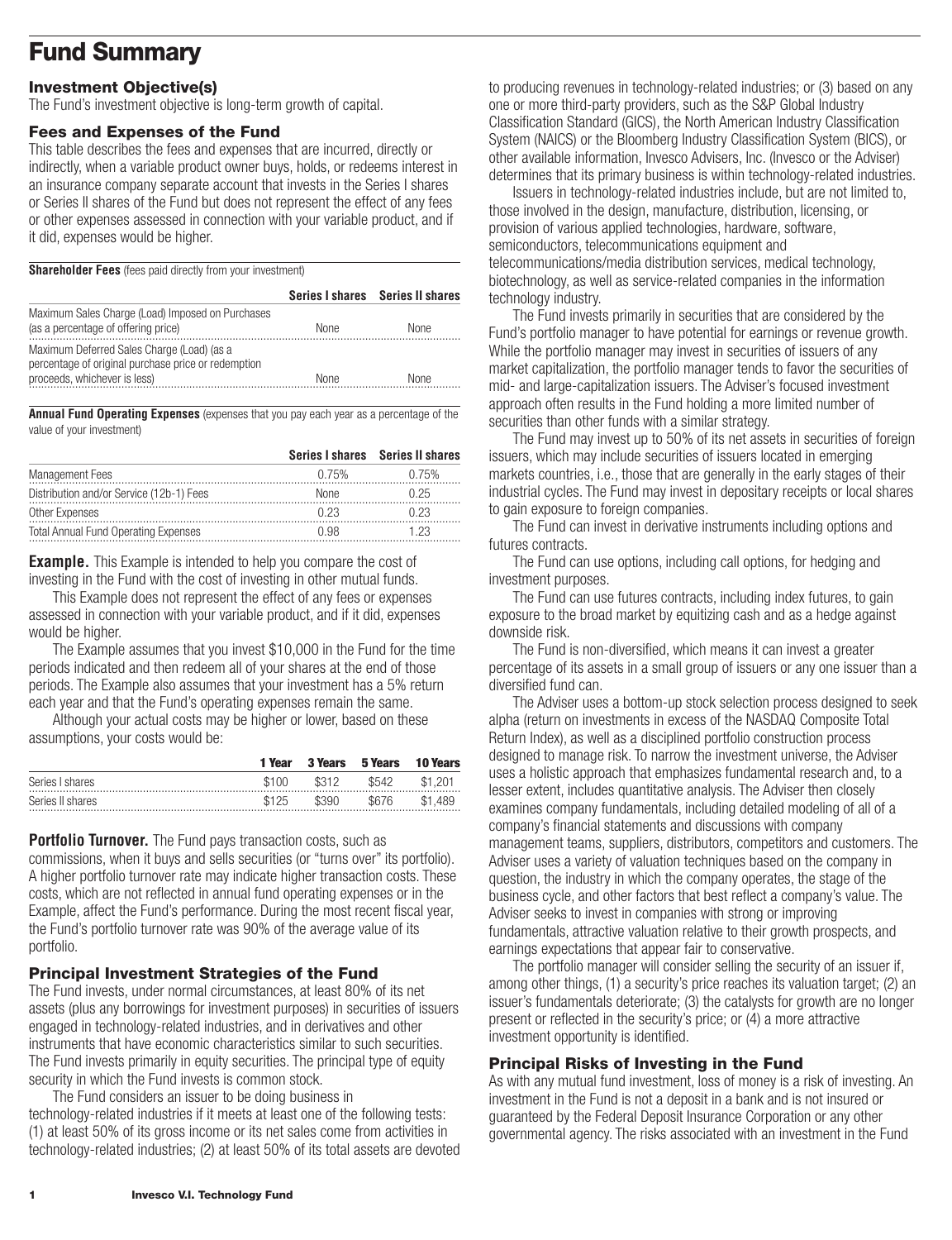can increase during times of significant market volatility. The principal risks of investing in the Fund are:

*Market Risk.* The market values of the Fund's investments, and therefore the value of the Fund's shares, will go up and down, sometimes rapidly or unpredictably. Market risk may affect a single issuer, industry or section of the economy, or it may affect the market as a whole. The value of the Fund's investments may go up or down due to general market conditions that are not specifically related to the particular issuer, such as real or perceived adverse economic conditions, changes in the general outlook for revenues or corporate earnings, changes in interest or currency rates, regional or global instability, natural or environmental disasters, widespread disease or other public health issues, war, military conflict, acts of terrorism or adverse investor sentiment generally. During a general downturn in the financial markets, multiple asset classes may decline in value. When markets perform well, there can be no assurance that specific investments held by the Fund will rise in value.

*Technology Sector Risk.* The Fund will concentrate its investments in the securities of issuers engaged primarily in technology-related industries. Technology companies are subject to intense competition, rapid obsolescence of their products, issues with obtaining financing or regulatory approvals, product incompatibility, changing consumer preferences, increased government scrutiny, high required corporate capital expenditure for research and development or infrastructure and development of new products, each of which make the prices of securities issued by these companies more volatile. Technology companies are also heavily dependent on patent and other intellectual property rights, and the loss or impairment of these rights may adversely affect the company's profitability.

*Investing in Stocks Risk.* The value of the Fund's portfolio may be affected by changes in the stock markets. Stock markets may experience significant short-term volatility and may fall or rise sharply at times. Adverse events in any part of the equity or fixed-income markets may have unexpected negative effects on other market segments. Different stock markets may behave differently from each other and U.S. stock markets may move in the opposite direction from one or more foreign stock markets.

The prices of individual stocks generally do not all move in the same direction at the same time. However, individual stock prices tend to go up and down more dramatically than those of certain other types of investments, such as bonds. A variety of factors can negatively affect the price of a particular company's stock. These factors may include, but are not limited to: poor earnings reports, a loss of customers, litigation against the company, general unfavorable performance of the company's sector or industry, or changes in government regulations affecting the company or its industry. To the extent that securities of a particular type are emphasized (for example foreign stocks, stocks of small- or mid-cap companies, growth or value stocks, or stocks of companies in a particular industry), fund share values may fluctuate more in response to events affecting the market for those types of securities.

*Growth Investing Risk.* If a growth company's earnings or stock price fails to increase as anticipated, or if its business plans do not produce the expected results, the value of its securities may decline sharply. Growth companies may be newer or smaller companies that may experience greater stock price fluctuations and risks of loss than larger, more established companies. Newer growth companies tend to retain a large part of their earnings for research, development or investments in capital assets. Therefore, they may not pay any dividends for some time. Growth investing has gone in and out of favor during past market cycles and is likely to continue to do so. During periods when growth investing is out of favor or when markets are unstable, it may be more difficult to sell growth company securities at an acceptable price. Growth stocks may also be more volatile than other securities because of investor speculation.

*Small- and Mid-Capitalization Companies Risk.* Investing in securities of small- and mid-capitalization companies involves greater risk than customarily is associated with investing in larger, more established companies. Stocks of small- and mid-capitalization companies tend to be

more vulnerable to changing market conditions, may have little or no operating history or track record of success, and may have more limited product lines and markets, less experienced management and fewer financial resources than larger companies. These companies' securities may be more volatile and less liquid than those of more established companies. They may be more sensitive to changes in a company's earnings expectations and may experience more abrupt and erratic price movements. Smaller companies' securities often trade in lower volumes and in many instances, are traded over-the-counter or on a regional securities exchange, where the frequency and volume of trading is substantially less than is typical for securities of larger companies traded on national securities exchanges. Therefore, the securities of smaller companies may be subject to wider price fluctuations and it might be harder for the Fund to dispose of its holdings at an acceptable price when it wants to sell them. Since smalland mid-cap companies typically reinvest a high proportion of their earnings in their business, they may not pay dividends for some time, particularly if they are newer companies. It may take a substantial period of time to realize a gain on an investment in a small- or mid-cap company, if any gain is realized at all.

*Foreign Securities Risk.* The Fund's foreign investments may be adversely affected by political and social instability, changes in economic or taxation policies, difficulty in enforcing obligations, decreased liquidity or increased volatility. Foreign investments also involve the risk of the possible seizure, nationalization or expropriation of the issuer or foreign deposits (in which the Fund could lose its entire investments in a certain market) and the possible adoption of foreign governmental restrictions such as exchange controls. Foreign companies generally may be subject to less stringent regulations than U.S. companies, including financial reporting requirements and auditing and accounting controls, and may therefore be more susceptible to fraud or corruption. There may be less public information available about foreign companies than U.S. companies, making it difficult to evaluate those foreign companies. Unless the Fund has hedged its foreign currency exposure, foreign securities risk also involves the risk of negative foreign currency rate fluctuations, which may cause the value of securities denominated in such foreign currency (or other instruments through which the Fund has exposure to foreign currencies) to decline in value. Currency exchange rates may fluctuate significantly over short periods of time. Currency hedging strategies, if used, are not always successful.

*Emerging Market Securities Risk.* Emerging markets (also referred to as developing markets) are generally subject to greater market volatility, political, social and economic instability, uncertain trading markets and more governmental limitations on foreign investment than more developed markets. In addition, companies operating in emerging markets may be subject to lower trading volume and greater price fluctuations than companies in more developed markets. Such countries' economies may be more dependent on relatively few industries or investors that may be highly vulnerable to local and global changes. Companies in emerging market countries generally may be subject to less stringent regulatory, disclosure, financial reporting, accounting, auditing and recordkeeping standards than companies in more developed countries. As a result, information, including financial information, about such companies may be less available and reliable, which can impede the Fund's ability to evaluate such companies. Securities law and the enforcement of systems of taxation in many emerging market countries may change quickly and unpredictably, and the ability to bring and enforce actions (including bankruptcy, confiscatory taxation, expropriation, nationalization of a company's assets, restrictions on foreign ownership of local companies, restrictions on withdrawing assets from the country, protectionist measures and practices such as share blocking), or to obtain information needed to pursue or enforce such actions, may be limited. In addition, the ability of foreign entities to participate in privatization programs of certain developing or emerging market countries may be limited by local law. Investments in emerging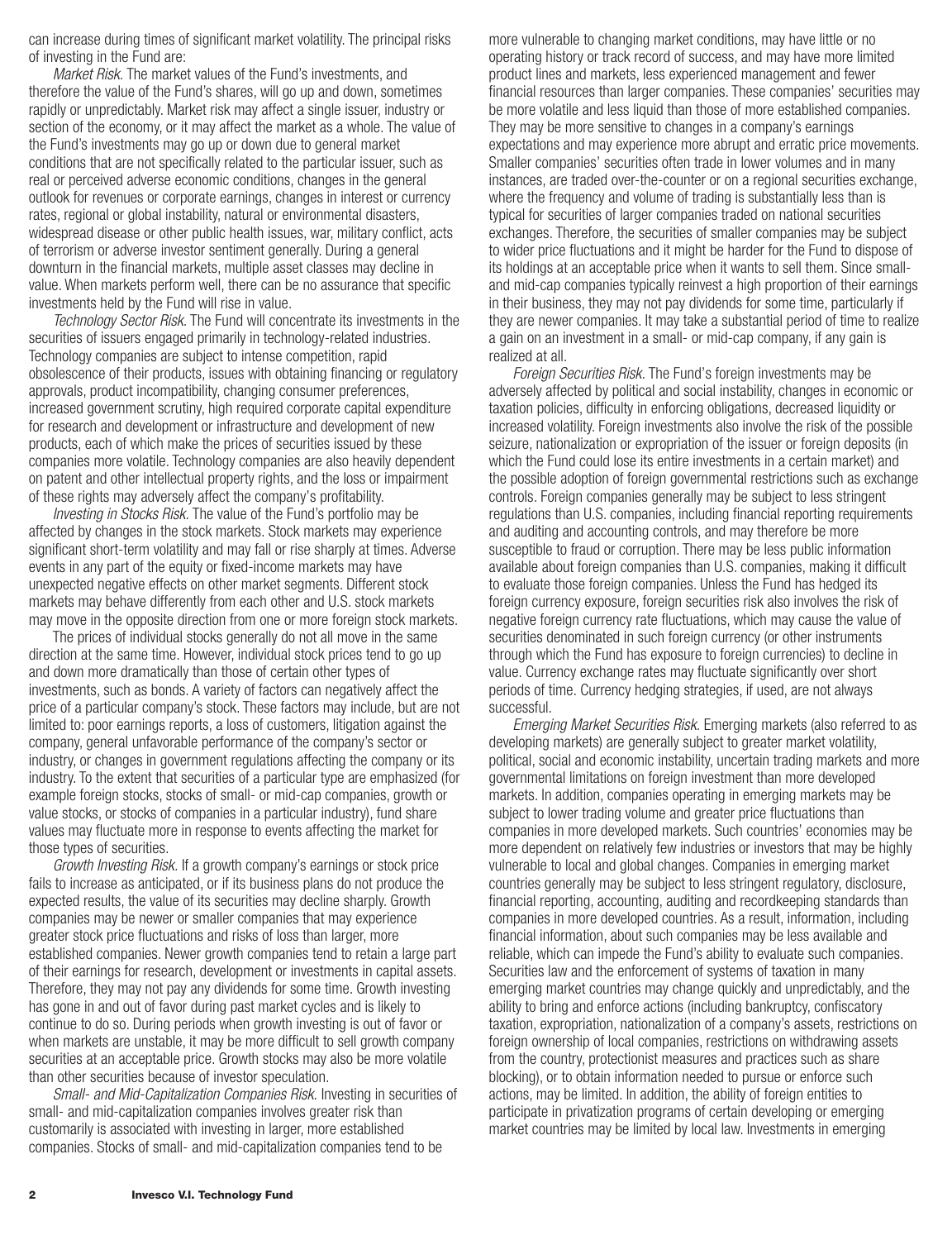market securities may be subject to additional transaction costs, delays in settlement procedures, unexpected market closures, and lack of timely information.

*Depositary Receipts Risk*. Investing in depositary receipts involves the same risks as direct investments in foreign securities. In addition, the underlying issuers of certain depositary receipts are under no obligation to distribute shareholder communications or pass through any voting rights with respect to the deposited securities to the holders of such receipts. The Fund may therefore receive less timely information or have less control than if it invested directly in the foreign issuer.

*Limited Number of Holdings Risk*. The Fund holds a more limited number of securities than other funds with a similar investment strategy. As a result, each investment has a greater effect on the Fund's overall performance and any change in the value of these securities could significantly affect the value of your investment in the Fund.

*Derivatives Risk.* The value of a derivative instrument depends largely on (and is derived from) the value of an underlying security, currency, commodity, interest rate, index or other asset (each referred to as an underlying asset). In addition to risks relating to the underlying assets, the use of derivatives may include other, possibly greater, risks, including counterparty, leverage and liquidity risks. Counterparty risk is the risk that the counterparty to the derivative contract will default on its obligation to pay the Fund the amount owed or otherwise perform under the derivative contract. Derivatives create leverage risk because they do not require payment up front equal to the economic exposure created by holding a position in the derivative. As a result, an adverse change in the value of the underlying asset could result in the Fund sustaining a loss that is substantially greater than the amount invested in the derivative or the anticipated value of the underlying asset, which may make the Fund's returns more volatile and increase the risk of loss. Derivative instruments may also be less liquid than more traditional investments and the Fund may be unable to sell or close out its derivative positions at a desirable time or price. This risk may be more acute under adverse market conditions, during which the Fund may be most in need of liquidating its derivative positions. Derivatives may also be harder to value, less tax efficient and subject to changing government regulation that could impact the Fund's ability to use certain derivatives or their cost. Derivatives strategies may not always be successful. For example, derivatives used for hedging or to gain or limit exposure to a particular market segment may not provide the expected benefits, particularly during adverse market conditions.

*Non-Diversification Risk.* The Fund is non-diversified and can invest a greater portion of its assets in the obligations or securities of a small number of issuers or any single issuer than a diversified fund can. A change in the value of one or a few issuers' securities will therefore affect the value of the Fund more than if it was a diversified fund.

*Management Risk.* The Fund is actively managed and depends heavily on the Adviser's judgment about markets, interest rates or the attractiveness, relative values, liquidity, or potential appreciation of particular investments made for the Fund's portfolio. The Fund could experience losses if these judgments prove to be incorrect. Additionally, legislative, regulatory, or tax developments may adversely affect management of the Fund and, therefore, the ability of the Fund to achieve its investment objective.

#### **Performance Information**

The bar chart and performance table provide an indication of the risks of investing in the Fund. The bar chart shows changes in the performance of the Series I shares of the Fund from year to year as of December 31. The performance table compares the Fund's performance to that of a broad-based/style-specific securities market benchmark and a peer group benchmark comprised of funds with investment objectives and strategies similar to those of the Fund (in that order). The bar chart and performance table below do not reflect charges assessed in connection with your variable product; if they did, the performance shown would be lower. The Fund's past performance is not necessarily an indication of its future performance.

Fund performance reflects any applicable fee waivers and expense reimbursements. Performance returns would be lower without applicable fee waivers and expense reimbursements.

All performance shown assumes the reinvestment of dividends and capital gains and the effect of the Fund's expenses.

The Series I shares and Series II shares invest in the same portfolio of securities and will have substantially similar performance, except to the extent that the expenses borne by each share class differ. Series II shares have higher expenses (and therefore lower performance) resulting from its Rule 12b-1 plan, which provides for a maximum fee equal to an annual rate of 0.25% (expressed as a percentage of average daily net assets of the Fund).



**Average Annual Total Returns** (for the periods ended December 31, 2021)

|                                                                        | Inception<br><b>Date</b>       | Year  | 5<br>Years | 10<br>Years |
|------------------------------------------------------------------------|--------------------------------|-------|------------|-------------|
| Series I                                                               | 5/20/1997 14.41% 25.03% 17.48% |       |            |             |
| Series II<br>NASDAQ Composite Total Return Index (reflects no          | 4/30/2004 14.08 24.71          |       |            | 17.19       |
| deduction for fees, expenses or taxes)                                 |                                | 22.18 | 24.97      | 20.96       |
| Lipper VUF Science & Technology Funds<br><b>Classification Average</b> |                                | 18.97 | 25.62      | 19.73       |

#### **Management of the Fund**

Investment Adviser: Invesco Advisers, Inc.

| Portfolio Manager   | Title             | <b>Length of Service on the Fund</b> |
|---------------------|-------------------|--------------------------------------|
| Erik Voss, CFA<br>. | Portfolio Manager | 2014                                 |

### **Purchase and Sale of Fund Shares**

You cannot purchase or sell (redeem) shares of the Fund directly. Please contact the insurance company that issued your variable product for more information on the purchase and sale of Fund shares. For more information, see "Other Information—Purchase and Redemption of Shares" in the prospectus.

#### **Tax Information**

The Fund expects, based on its investment objective and strategies, that its distributions, if any, will consist of ordinary income, capital gains, or some combination of both. Because shares of the Fund must be purchased through variable products, such distributions will be exempt from current taxation if left to accumulate within the variable product. Consult your variable insurance contract prospectus for additional tax information.

#### **Payments to Insurance Companies**

If you purchase the Fund through an insurance company or other financial intermediary, the Fund, the Fund's distributor or its related companies may pay the intermediary for the sale of Fund shares and related services. These payments may create a conflict of interest by influencing the insurance company or other intermediary and your salesperson or financial adviser to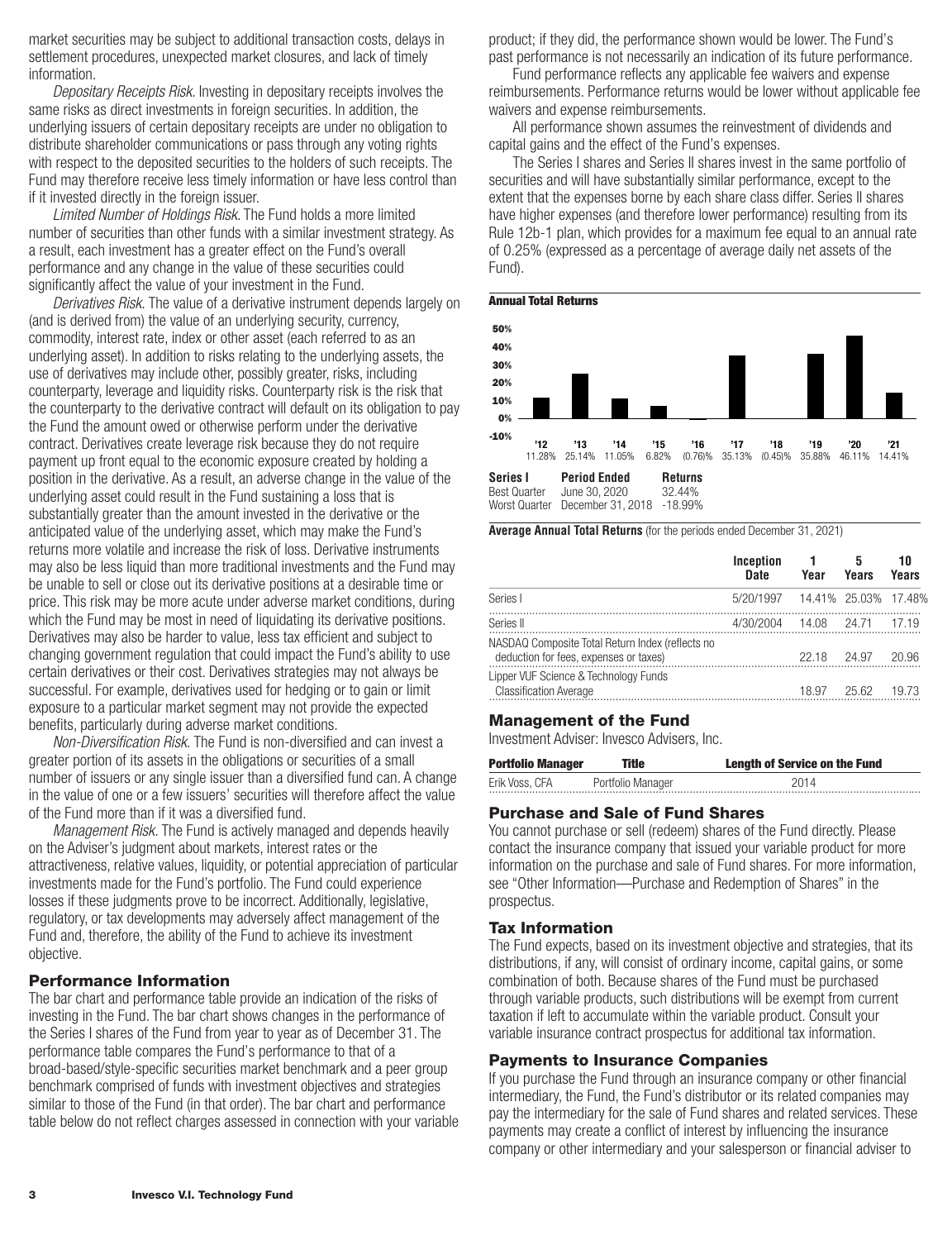<span id="page-5-0"></span>recommend the Fund over another investment. Ask your salesperson or financial adviser or visit your financial intermediary's website for more information.

## **Investment Objective(s), Strategies, Risks and Portfolio Holdings**

### **Objective(s) and Strategies**

The Fund's investment objective is long-term growth of capital. The Fund's investment objective may be changed by the Board of Trustees (the Board) without shareholder approval.

The Fund invests, under normal circumstances, at least 80% of its net assets (plus any borrowings for investment purposes) in securities of issuers engaged in technology-related industries, and in derivatives and other instruments that have economic characteristics similar to such securities. The Fund invests primarily in equity securities. The principal type of equity security in which the Fund invests is common stock.

The Fund considers an issuer to be doing business in technology-related industries if it meets at least one of the following tests: (1) at least 50% of its gross income or its net sales come from activities in technology-related industries; (2) at least 50% of its total assets are devoted to producing revenues in technology-related industries; or (3) based on any one or more third-party providers, such GICS, NAICS or BICS, or other available information, the Adviser determines that its primary business is within technology-related industries.

Issuers in technology-related industries include, but are not limited to, those involved in the design, manufacture, distribution, licensing, or provision of various applied technologies, hardware, software, semiconductors, telecommunications equipment and telecommunications/media distribution services, medical technology, biotechnology, as well as service-related companies in the information technology industry.

The Fund invests primarily in securities that are considered by the Fund's portfolio manager to have potential for earnings or revenue growth. While the portfolio manager may invest in securities of issuers of any market capitalization, the portfolio manager tends to favor the securities of mid- and large-capitalization issuers. The Adviser's focused investment approach often results in the Fund holding a more limited number of securities than other funds with a similar strategy.

The Fund considers an issuer to be a large-capitalization issuer if it has a market capitalization, at the time of purchase, within the range of the largest and smallest capitalized companies included in the Russell  $1000^{\circledcirc}$ Index during the most recent 11-month period (based on month-end data) plus the most recent data during the current month.

The Fund considers an issuer to be a mid-capitalization issuer if it has a market capitalization, at the time of purchase, within the range of the largest and smallest capitalized issuers included in the Russell Midcap® Index during the most recent 11-month period (based on month-end data) plus the most recent data during the current month.

The Fund may invest up to 50% of its net assets in securities of foreign issuers, which may include securities of issuers located in emerging markets countries, i.e., those that are generally in the early stages of their industrial cycles. The Fund may invest in depositary receipts or local shares to gain exposure to foreign companies. A depositary receipt is generally issued by a bank or financial institution and represents an ownership interest in the common stock or other equity securities of a foreign company.

The Fund can invest in derivative instruments including options and futures contracts.

An option is a derivative financial instrument that reflects a contract between two parties for a future transaction on an asset at a reference price. The buyer of the option gains the right, but not the obligation, to

engage in that transaction, while the seller incurs the corresponding obligation to fulfill the transaction. The price of an option derives from the difference between the reference price and the value of the underlying asset (commonly a stock, a bond, a currency or a futures contract) plus a premium based on the time remaining until the expiration of the option. Other types of options exist, and options can in principle be created for any type of valuable asset. The Fund can use options, including call options, for hedging and investment purposes.

A futures contract is a standardized agreement between two parties to buy or sell a specified quantity of an underlying asset at a specified price at a specified future time. The value of the futures contract tends to increase and decrease in tandem with the value of the underlying asset. Futures contracts are bilateral agreements, with both the purchaser and the seller equally obligated to complete the transaction. Depending on the terms of the particular contract, futures contracts are settled by purchasing an offsetting contract, physically delivering the underlying asset on the settlement date or paying a cash settlement amount on the settlement date. The Fund can use futures contracts, including index futures, to gain exposure to the broad market by equitizing cash and as a hedge against downside risk.

The Fund is non-diversified, which means it can invest a greater percentage of its assets in a small group of issuers or any one issuer than a diversified fund can.

The Adviser uses a bottom-up stock selection process designed to seek alpha (return on investments in excess of the NASDAQ Composite Total Return Index), as well as a disciplined portfolio construction process designed to manage risk. To narrow the investment universe, the Adviser uses a holistic approach that emphasizes fundamental research and, to a lesser extent, includes quantitative analysis. The Adviser then closely examines company fundamentals, including detailed modeling of all of a company's financial statements and discussions with company management teams, suppliers, distributors, competitors and customers. The Adviser uses a variety of valuation techniques based on the company in question, the industry in which the company operates, the stage of the business cycle, and other factors that best reflect a company's value. The Adviser seeks to invest in companies with strong or improving fundamentals, attractive valuation relative to their growth prospects, and earnings expectations that appear fair to conservative.

The portfolio manager will consider selling the security of an issuer if, among other things, (1) a security's price reaches its valuation target; (2) an issuer's fundamentals deteriorate; (3) the catalysts for growth are no longer present or reflected in the security's price; or (4) a more attractive investment opportunity is identified.

In anticipation of or in response to market, economic, political, or other conditions, the Fund's portfolio manager may temporarily use a different investment strategy for defensive purposes. If the Fund's portfolio manager does so, different factors could affect the Fund's performance and the Fund may not achieve its investment objective.

The Fund's investments in the types of securities and other investments described in this prospectus vary from time to time, and, at any time, the Fund may not be invested in all of the types of securities and other investments described in this prospectus. The Fund may also invest in securities and other investments not described in this prospectus.

For more information, see "Description of the Funds and Their Investments and Risks" in the Fund's SAI.

#### **Risks**

The principal risks of investing in the Fund are:

*Market Risk.* The market values of the Fund's investments, and therefore the value of the Fund's shares, will go up and down, sometimes rapidly or unpredictably. Market risk may affect a single issuer, industry or section of the economy, or it may affect the market as a whole. The value of the Fund's investments may go up or down due to general market conditions that are not specifically related to the particular issuer, such as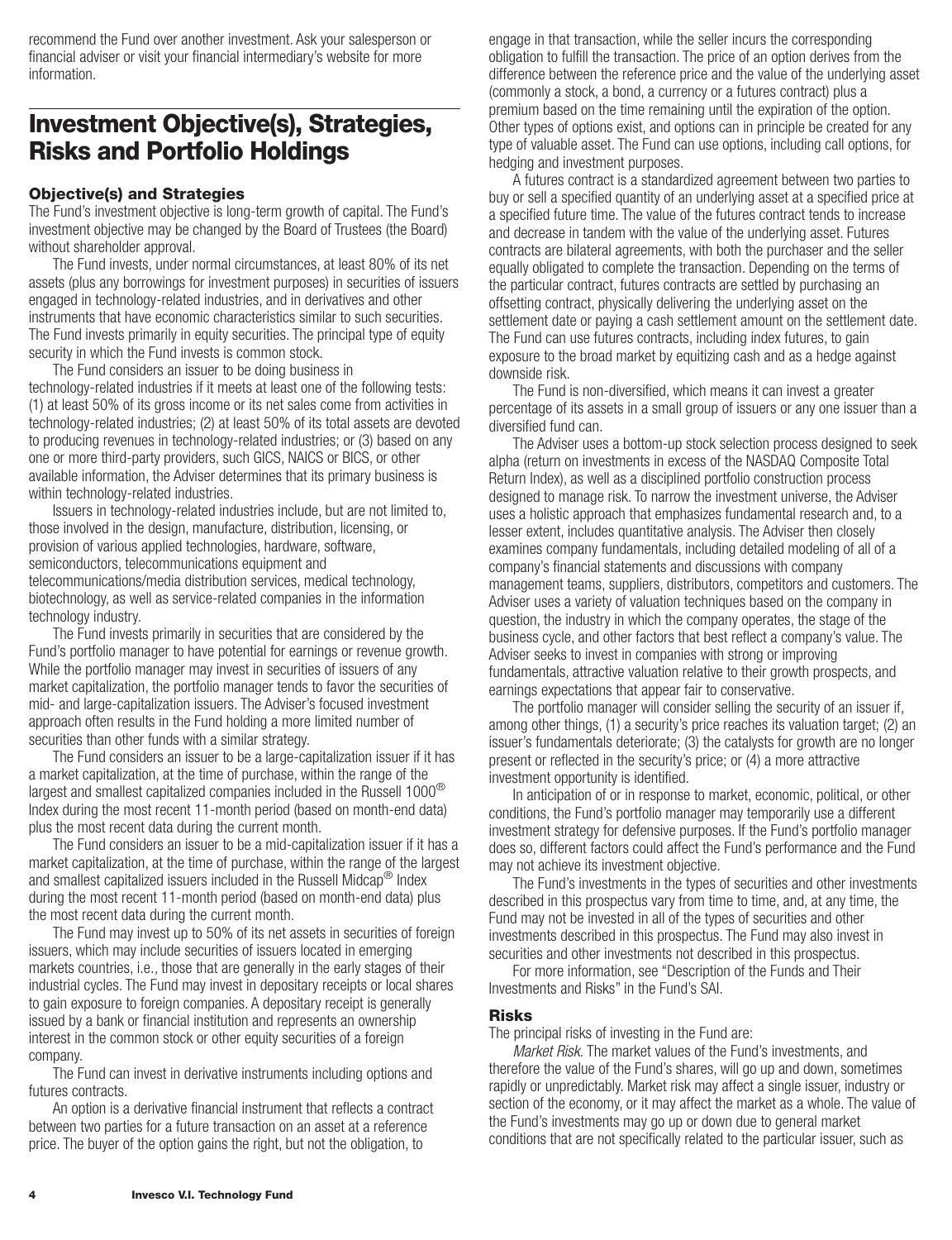real or perceived adverse economic conditions, changes in the general outlook for revenues or corporate earnings, changes in interest or currency rates, regional or global instability, or adverse investor sentiment generally. The value of the Fund's investments may also go up or down due to factors that affect an individual issuer or a particular industry or sector, such as changes in production costs and competitive conditions within an industry. In addition, natural or environmental disasters, widespread disease or other public health issues, war, military conflict, acts of terrorism or other events may have a significant impact on the value of the Fund's investments, as well as the financial markets and global economy generally. Such circumstances may also impact the ability of the Adviser to effectively implement the Fund's investment strategy. During a general downturn in the financial markets, multiple asset classes may decline in value. When markets perform well, there can be no assurance that specific investments held by the Fund will rise in value.

- Market Disruption Risks Related to Russia-Ukraine Conflict. Following Russia's invasion of Ukraine in late February 2022, various countries, including the United States, as well as NATO and the European Union, issued broad-ranging economic sanctions against Russia and Belarus. The resulting responses to the military actions (and potential further sanctions in response to continued military activity), the potential for military escalation and other corresponding events, have had, and could continue to have, severe negative effects on regional and global economic and financial markets, including increased volatility, reduced liquidity and overall uncertainty. The negative impacts may be particularly acute in certain sectors including, but not limited to, energy and financials. Russia may take additional counter measures or retaliatory actions (including cyberattacks), which could exacerbate negative consequences on global financial markets. The duration of ongoing hostilities and corresponding sanctions and related events cannot be predicted. The foregoing may result in a negative impact on Fund performance and the value of an investment in the Fund, even beyond any direct investment exposure the Fund may have to Russian issuers or the adjoining geographic regions.
- COVID-19. The "COVID-19" strain of coronavirus has resulted in instances of market closures and dislocations, extreme volatility, liquidity constraints and increased trading costs. Efforts to contain its spread have resulted in travel restrictions, disruptions of healthcare systems, business operations (including business closures) and supply chains, layoffs, lower consumer demand and employee availability, and defaults and credit downgrades, among other significant economic impacts that have disrupted global economic activity across many industries. Such economic impacts may exacerbate other pre-existing political, social and economic risks locally or globally and cause general concern and uncertainty. The full economic impact and ongoing effects of COVID-19 (or other future epidemics or pandemics) at the macro-level and on individual businesses are unpredictable and may result in significant and prolonged effects on the Fund's performance.

*Technology Sector Risk.* The Fund will concentrate its investments in the securities of issuers engaged primarily in technology-related industries. Technology companies are subject to intense competition and their products are at risk of rapid obsolescence, which make the prices of securities issued by these companies particularly volatile. Product obsolescence can result from rapid technological developments, frequent new product introduction, unpredictable changes in growth rates and competition for the services of qualified personnel. Factors that may also significantly affect the market value of securities of issuers in the technology sector include the failure to obtain, or delays in obtaining, financing or regulatory approvals, product incompatibility, changing consumer preferences, increased government scrutiny, high required corporate capital expenditure for research and development or infrastructure and development of new products. Technology companies are also heavily dependent on patent and other intellectual

property rights, and the loss or impairment of these rights may adversely affect the company's profitability.

*Investing in Stocks Risk*. Common stock represents an ownership interest in a company. It ranks below preferred stock and debt securities in claims for dividends and in claims for assets of the issuer in a liquidation or bankruptcy. Common stocks may be exchange-traded or over-the-counter securities. Over-the-counter securities may be less liquid than exchange-traded securities.

The value of the Fund's portfolio may be affected by changes in the stock markets. Stocks and other equity securities fluctuate in price in response to changes to equity markets in general. Stock markets may experience significant short-term volatility and may fall or rise sharply at times. Adverse events in any part of the equity or fixed-income markets may have unexpected negative effects on other market segments. Different stock markets may behave differently from each other and U.S. stock markets may move in the opposite direction from one or more foreign stock markets.

The prices of individual stocks generally do not all move in the same direction at the same time. However, individual stock prices tend to go up and down more dramatically than those of certain other types of investments, such as bonds. A variety of factors can negatively affect the price of a particular company's stock. These factors may include, but are not limited to: poor earnings reports, a loss of customers, litigation against the company, general unfavorable performance of the company's sector or industry, or changes in government regulations affecting the company or its industry. To the extent that securities of a particular type are emphasized (for example foreign stocks, stocks of small- or mid-cap companies, growth or value stocks, or stocks of companies in a particular industry), their share values may fluctuate more in response to events affecting the market for those types of securities.

*Growth Investing Risk*. Growth companies are companies whose earnings and stock prices are expected to grow at a faster rate than the overall market. If a growth company's earnings or stock price fails to increase as anticipated, or if its business plans do not produce the expected results, the value of its securities may decline sharply. Growth companies can be new or established companies that may be entering a growth cycle in their business and therefore may experience greater stock price fluctuations and risks of loss than larger, more established companies. Their anticipated growth may come from developing new products or services or from expanding into new or growing markets. Growth companies may be applying new technologies, new or improved distribution methods or new business models that could enable them to capture an important or dominant market position. They may have a special area of expertise or the ability to take advantage of changes in demographic or other factors in a more profitable way. Newer growth companies generally tend to invest a large part of their earnings in research, development or capital assets. Although newer growth companies may not pay any dividends for some time, their stocks may be valued because of their potential for price increases. Growth investing has gone in and out of favor during past market cycles and is likely to continue to do so. During periods when growth investing is out of favor or when markets are unstable, it may be more difficult to sell growth company securities at an acceptable price. Growth stocks may also be more volatile than other securities because of investor speculation.

*Small- and Mid-Capitalization Companies Risk*. Investing in securities of small- and mid-capitalization companies involves greater risk than customarily is associated with investing in larger, more established companies. Stocks of small- and mid-capitalization companies tend to be more vulnerable to changing market conditions, may have little or no operating history or track record of success, and may have more limited product lines and markets, less experienced management and fewer financial resources than larger companies. These companies' securities may be more volatile and less liquid than those of more established companies. They may be more sensitive to changes in a company's earnings expectations and may experience more abrupt and erratic price movements.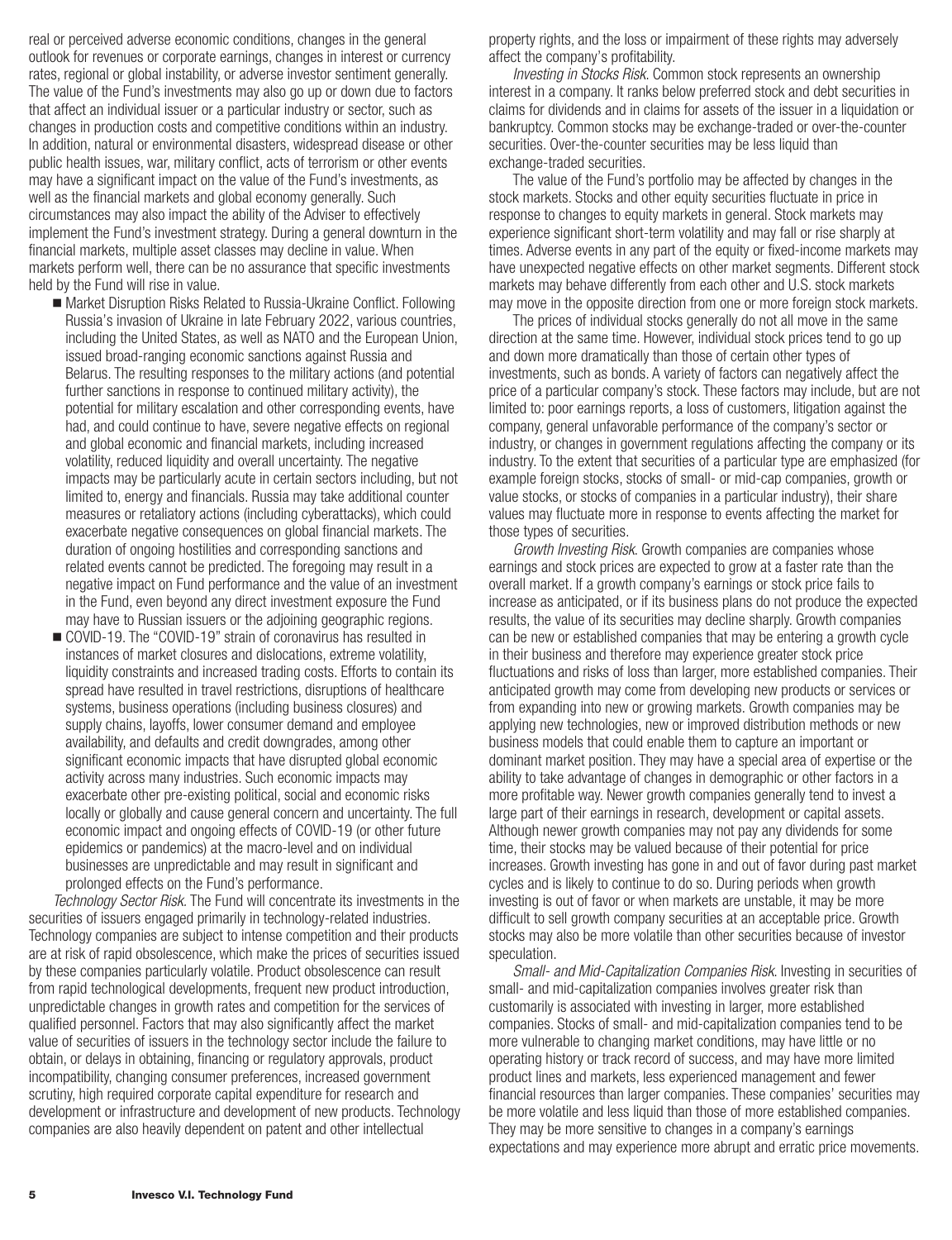Smaller companies' securities often trade in lower volumes and in many instances, are traded over-the-counter or on a regional securities exchange, where the frequency and volume of trading is substantially less than is typical for securities of larger companies traded on national securities exchanges. Therefore, the securities of smaller companies may be subject to wider price fluctuations and it might be harder for the Fund to dispose of its holdings at an acceptable price when it wants to sell them. In addition, investors might seek to trade Fund shares based on their knowledge or understanding of the value of smaller company securities (this is sometimes referred to as "price arbitrage"), which could interfere with the efficient management of the Fund. Since small and mid-cap companies typically reinvest a high proportion of their earnings in their business, they may not pay dividends for some time, particularly if they are newer companies. It may take a substantial period of time to realize a gain on an investment in a small- or mid-cap company, if any gain is realized at all. The relative sizes of companies may change over time as the securities market changes, and the Fund is not required to sell the securities of companies whose market capitalizations have grown or decreased due to market fluctuations.

*Foreign Securities Risk.* The value of the Fund's foreign investments may be adversely affected by political and social instability in the home countries of the issuers of the investments, by changes in economic or taxation policies in those countries, or by the difficulty in enforcing obligations in those countries. Foreign investments also involve the risk of the possible seizure, nationalization or expropriation of the issuer or foreign deposits (in which the Fund could lose its entire investments in a certain market) and the possible adoption of foreign governmental restrictions such as exchange controls. Foreign companies generally may be subject to less stringent regulations than U.S. companies, including financial reporting requirements and auditing and accounting controls, and may therefore be more susceptible to fraud or corruption. Also, there may be less publicly available information about companies in certain foreign countries than about U.S. companies making it more difficult for the Adviser to evaluate those companies. The laws of certain countries may put limits on the Fund's ability to recover its assets held at a foreign bank if the foreign bank, depository or issuer of a security, or any of their agents, goes bankrupt. Trading in many foreign securities may be less liquid and more volatile than U.S. securities due to the size of the market or other factors. Changes in political and economic factors in one country or region could adversely affect conditions in another country or region. Investments in foreign securities may also expose the Fund to time-zone arbitrage risk. At times, the Fund may emphasize investments in a particular country or region and may be subject to greater risks from adverse events that occur in that country or region. Unless the Fund has hedged its foreign currency exposure, foreign securities risk also involves the risk of negative foreign currency rate fluctuations, which may cause the value of securities denominated in such foreign currency (or other instruments through which the Fund has exposure to foreign currencies) to decline in value. Currency exchange rates may fluctuate significantly over short periods of time. Currency hedging strategies, if used, are not always successful. For instance, currency forward contracts, if used by the Fund, could reduce performance if there are unanticipated changes in currency exchange rates.

*Emerging Market Securities Risk.* Emerging markets (also referred to as developing markets) are generally subject to greater market volatility, political, social and economic instability, uncertainty regarding the existence of trading markets and more governmental limitations on foreign investment than more developed markets. In addition, companies operating in emerging markets may have greater concentration in a few industries resulting in greater vulnerability to regional and global trade conditions and also may be subject to lower trading volume and greater price fluctuations than companies in more developed markets. Unexpected market closures may also affect investments in emerging markets. Settlement procedures may differ from those of more established securities markets, and settlement delays may result in the inability to invest assets or dispose of portfolio securities in a timely manner. As a result there could be subsequent

declines in value of the portfolio security, a decrease in the level of liquidity of the portfolio, or, if there is a contract to sell the security, a possible liability to the purchaser.

Such countries' economies may be more dependent on relatively few industries or investors that may be highly vulnerable to local and global changes. Emerging market countries may also have higher rates of inflation and more rapid and extreme fluctuations in inflation rates and greater sensitivity to interest rate changes. Further, companies in emerging market countries generally may be subject to less stringent regulatory, disclosure, financial reporting, accounting, auditing and recordkeeping standards than companies in more developed countries and, as a result, the nature and quality of such information may vary. Information about such companies may be less available and reliable and, therefore, the ability to conduct adequate due diligence in emerging markets may be limited which can impede the Fund's ability to evaluate such companies. In addition, certain emerging market countries have material limitations on Public Company Accounting Oversight Board ("PCAOB") inspection, investigation and enforcement capabilities, which hinder the ability to engage in independent oversight or inspection of accounting firms located in or operating in certain emerging markets; therefore, there is no guarantee that the quality of financial reporting or the audits conducted by audit firms of emerging market issuers meet PCAOB standards.

Securities law in many emerging market countries is relatively new and unsettled. Therefore, laws regarding foreign investment in emerging market securities, securities regulation, title to securities, and shareholder rights may change quickly and unpredictably. Emerging market countries also may have less developed legal systems allowing for enforcement of private property rights and/or redress for injuries to private property (including bankruptcy, confiscatory taxation, expropriation, nationalization of a company's assets, restrictions on foreign ownership of local companies, restrictions on withdrawing assets from the country, protectionist measures and practices such as share blocking). Certain governments may require approval for the repatriation of investment income, capital or the proceeds of sales of securities by foreign investors. The ability to bring and enforce actions in emerging market countries, or to obtain information needed to pursue or enforce such actions, may be limited and shareholder claims may be difficult or impossible to pursue. In addition, the taxation systems at the federal, regional and local levels in emerging market countries may be less transparent and inconsistently enforced, and subject to sudden change.

Emerging market countries may have a higher degree of corruption and fraud than developed market countries, as well as counterparties and financial institutions with less financial sophistication, creditworthiness and/or resources. The governments in some emerging market countries have been engaged in programs to sell all or part of their interests in government-owned or controlled enterprises. However, in certain emerging market countries, the ability of foreign entities to participate in privatization programs may be limited by local law. There can be no assurance that privatization programs will be successful.

Other risks of investing in emerging market securities may include additional transaction costs, delays in settlement procedures, unexpected market closures, and lack of timely information.

*Depositary Receipts Risk.* Depositary receipts involve many of the same risks as those associated with direct investment in foreign securities. In addition, the underlying issuers of certain depositary receipts, particularly unsponsored or unregistered depositary receipts, are under no obligation to distribute shareholder communications to the holders of such receipts or to pass through to them any voting rights with respect to the deposited securities. The Fund may therefore receive less timely information or have less control than if it invested directly in the foreign issuer.

*Limited Number of Holdings Risk*. The Fund holds a more limited number of securities than other funds with a similar investment strategy. As a result, each investment has a greater effect on the Fund's overall performance and any change in the value of these securities could significantly affect the value of your investment in the Fund.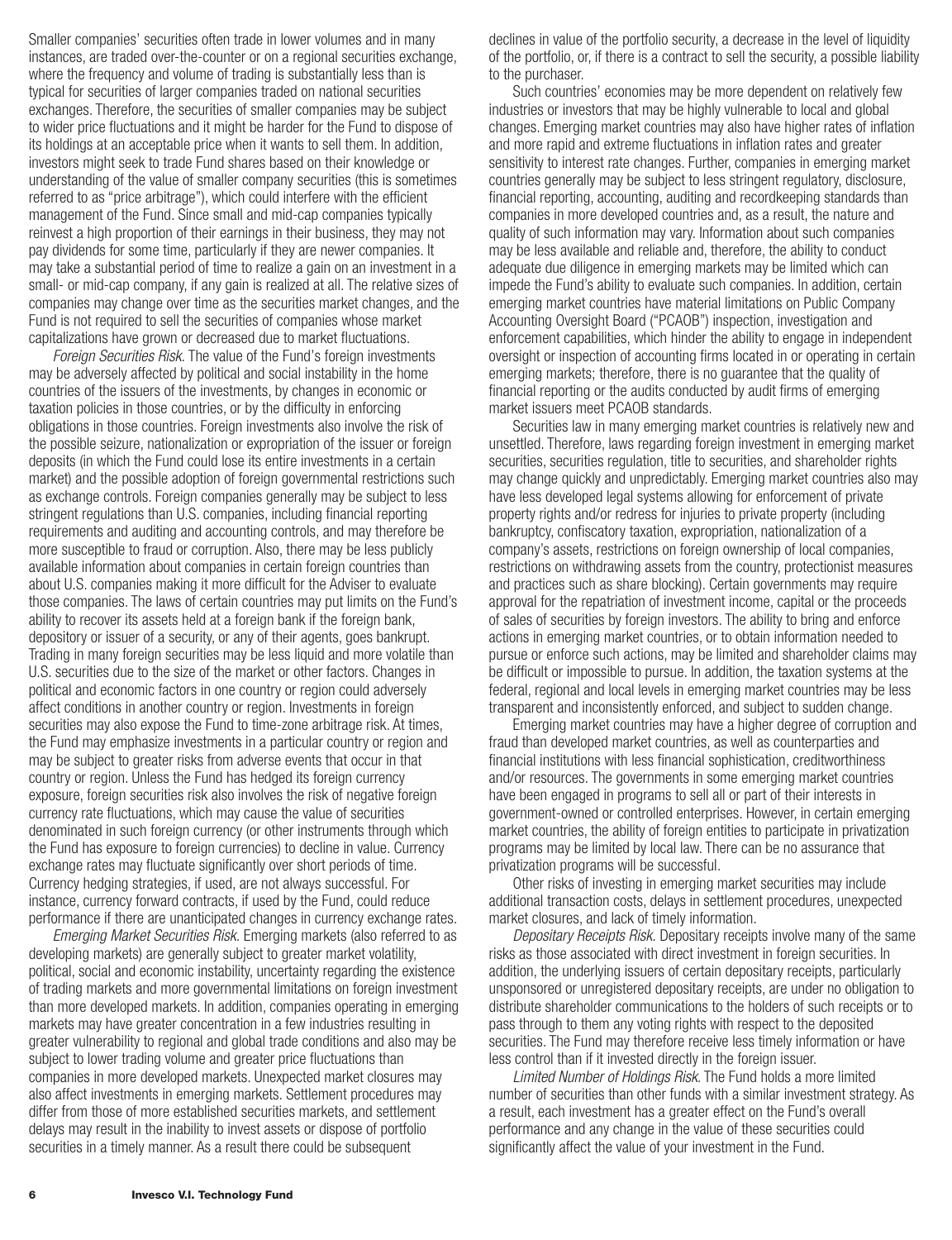*Derivatives Risk.* A derivative is an instrument whose value depends largely on (and is derived from) the value of an underlying security, currency, commodity, interest rate, index or other asset (each referred to as an underlying asset). In addition to risks relating to the underlying assets, the use of derivatives may include other, possibly greater, risks, which are described below.

- *Counterparty Risk.* Certain derivatives do not trade on an established exchange (referred to as over-the-counter (OTC) derivatives) and are simply financial contracts between the Fund and a counterparty. When the Fund is owed money on an OTC derivative, the Fund is dependent on the counterparty to pay or, in some cases, deliver the underlying asset, unless the Fund can otherwise sell its derivative contract to a third party prior to its expiration. Many counterparties are financial institutions such as banks and broker-dealers and their creditworthiness (and ability to pay or perform) may be negatively impacted by factors affecting financial institutions generally. In addition, in the event that a counterparty becomes bankrupt or insolvent, the Fund's ability to recover the collateral that the Fund has on deposit with the counterparty could be delayed or impaired. For derivatives traded on a centralized exchange, the Fund generally is dependent upon the solvency of the relevant exchange clearing house (which acts as a guarantor for each contractual obligation under such derivatives) for payment on derivative instruments for which the Fund is owed money.
- *Leverage Risk.* Many derivatives do not require a payment up front equal to the economic exposure created by holding a position in the derivative, which creates a form of leverage. As a result, an adverse change in the value of the underlying asset could result in the Fund sustaining a loss that is substantially greater than the amount invested in the derivative or the anticipated value of the underlying asset. In addition, some derivatives have the potential for unlimited loss, regardless of the size of the Fund's initial investment. Leverage may therefore make the Fund's returns more volatile and increase the risk of loss. The Fund segregates or earmarks liquid assets with a value at least equal to the amount that the Fund owes the derivative counterparty each day, if any, or otherwise holds instruments that offset the Fund's daily obligation under the derivatives instrument. This process is sometimes referred to as "cover." The amount of liquid assets needed as cover will fluctuate over time as the value of the derivative instrument rises and falls. If the value of the Fund's derivative positions or the value of the assets used as cover unexpectedly decreases, the Fund may be forced to segregate additional liquid assets as cover or sell assets at a disadvantageous time or price to meet its derivative obligations or to meet redemption requests, which could affect management of the Fund and the Fund's returns. As the Fund transitions into compliance with Rule 18f-4 under the Investment Company Act of 1940 (the "1940 Act"), with which compliance is required by August 19, 2022, the Fund's approach to asset segregation and coverage requirements may be impacted. On or after August 19, 2022, the Fund will no longer engage in "coverage" techniques with respect to derivatives transactions and will instead comply with the applicable requirements of Rule 18f-4. In certain market conditions, losses on derivative instruments can grow larger while the value of the Fund's other assets fall, resulting in the Fund's derivative positions becoming a larger percentage of the Fund's investments.
- *Liquidity Risk*. There is a smaller pool of buyers and sellers for certain derivatives, particularly OTC derivatives, than more traditional investments such as stocks. These buyers and sellers are often financial institutions that may be unable or unwilling to buy or sell derivatives during times of financial or market stress. Derivative instruments may therefore be less liquid than more traditional investments and the Fund may be unable to sell or exit its derivative positions at a desirable time or price. This risk may be more acute

under adverse market conditions, during which the Fund may be most in need of liquidating its derivative positions. To the extent that the Fund is unable to exit a derivative position because of market illiquidity, the Fund may not be able to prevent further losses of value in its derivatives holdings and the liquidity of the Fund and its ability to meet redemption requests may be impaired to the extent that a substantial portion of the Fund's otherwise liquid assets must be used as margin or cover. For information on the impact of Rule 18f-4 on coverage requirements, see the discussion in "Leverage Risk" above. Another consequence of illiquidity is that the Fund may be required to hold a derivative instrument to maturity and take or make delivery of the underlying asset that the Adviser would otherwise avoid.

- *Futures Contracts Risk*. The volatility of futures contracts prices has been historically greater than the volatility of stocks and bonds. The liquidity of the futures market depends on participants entering into offsetting transactions rather than making or taking delivery. To the extent participants decide to make or take delivery, liquidity in the futures market could be reduced. In addition, futures exchanges often impose a maximum permissible price movement on each futures contract for each trading session. The Fund may be disadvantaged if it is prohibited from executing a trade outside the daily permissible price movement.
- *Options Risk*. If the Fund sells a put option, there is a risk that the Fund may be required to buy the underlying investment at a disadvantageous price. If the Fund sells a call option, there is a risk that the Fund may be required to sell the underlying investment at a disadvantageous price. If the Fund sells a call option on an investment that the Fund owns (a "covered call") and the investment has increased in value when the option is exercised, the Fund will be required to sell the investment at the call price and will not be able to realize any of the investment's value above the call price. Options may involve economic leverage, which could result in greater price volatility than other investments.
- *Other Risks.* Compared to other types of investments, derivatives may be harder to value and may also be less tax efficient. In addition, changes in government regulation of derivative instruments could affect the character, timing and amount of the Fund's taxable income or gains, and may limit or prevent the Fund from using certain types of derivative instruments as a part of its investment strategy, which could make the investment strategy more costly to implement or require the Fund to change its investment strategy. Derivatives strategies may not always be successful. For example, to the extent that the Fund uses derivatives for hedging or to gain or limit exposure to a particular market or market segment, there may be imperfect correlation between the value of the derivative instrument and the value of the instrument being hedged or the relevant market or market segment, in which case the Fund may not realize the intended benefits. There is also the risk that during adverse market conditions, an instrument which would usually operate as a hedge provides no hedging benefits at all. The Fund's use of derivatives may be limited by the requirements for taxation of the Fund as a regulated investment company.

*Non-Diversification Risk.* The Fund is non-diversified, meaning it can invest a greater portion of its assets in the obligations or securities of a small number of issuers or any single issuer than a diversified fund can. Because a large percentage of the Fund's assets may be invested in a limited number of issuers, a change in the value of one or a few issuers' securities will affect the value of the Fund more than would occur in a diversified fund.

*Management Risk.* The Fund is actively managed and depends heavily on the Adviser's judgment about markets, interest rates or the attractiveness, relative values, liquidity, or potential appreciation of particular investments made for the Fund's portfolio. The Fund could experience losses if these judgments prove to be incorrect. There can be no guarantee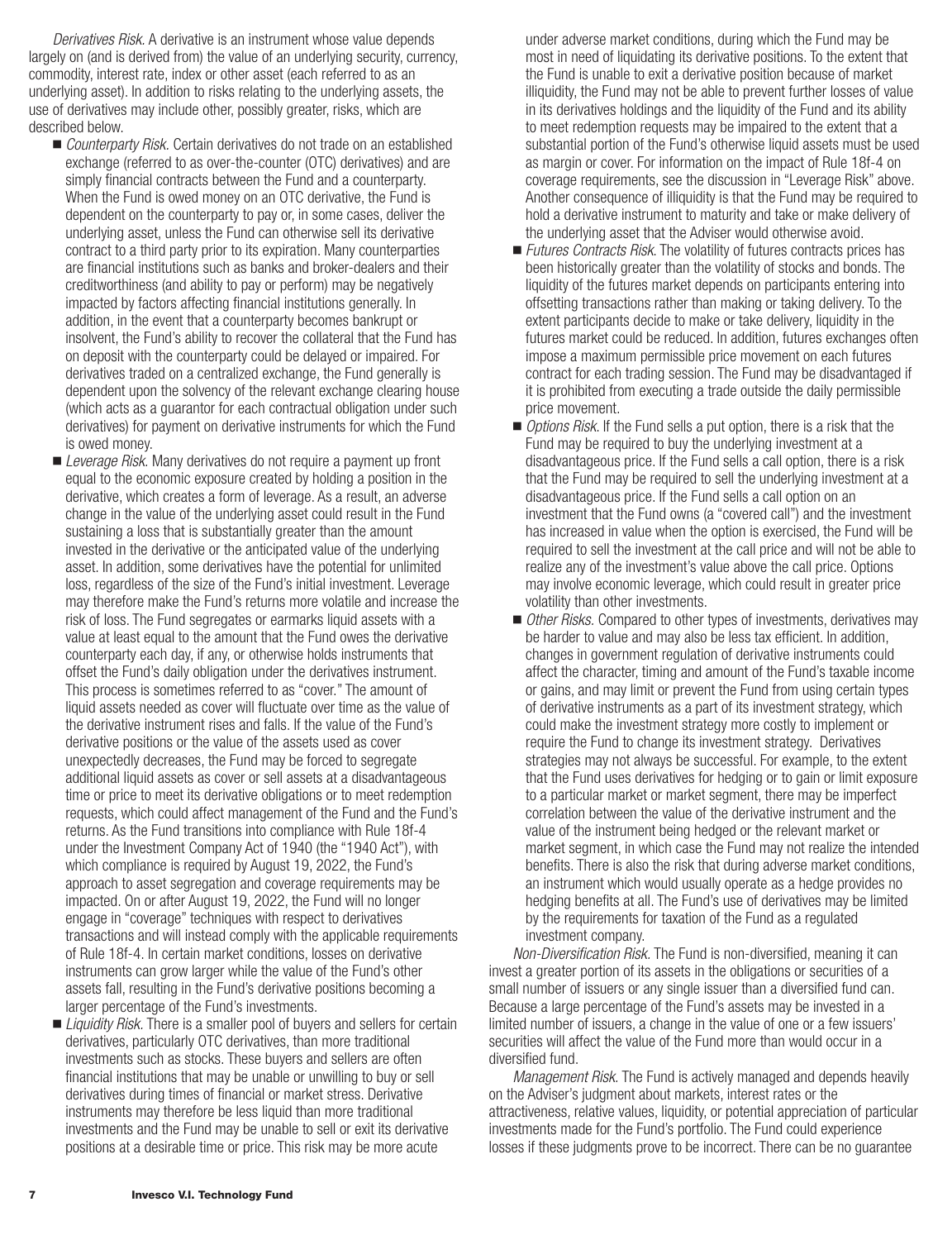<span id="page-9-0"></span>that the Adviser's investment techniques or investment decisions will produce the desired results. Additionally, legislative, regulatory, or tax developments may affect the investments or investment strategies available to the Adviser in connection with managing the Fund, which may also adversely affect the ability of the Fund to achieve its investment objective.

## **Portfolio Holdings**

A description of Fund policies and procedures with respect to the disclosure of Fund portfolio holdings is available in the SAI, which is available at www.invesco.com/us.

## **Fund Management**

### **The Adviser(s)**

Invesco serves as the Fund's investment adviser. The Adviser manages the investment operations of the Fund as well as other investment portfolios that encompass a broad range of investment objectives, and has agreed to perform or arrange for the performance of the Fund's day-to-day management. The Adviser is located at 1555 Peachtree Street, N.E., Atlanta, Georgia 30309. The Adviser, as successor in interest to multiple investment advisers, has been an investment adviser since 1976.

*Sub-Advisers*. Invesco has entered into one or more Sub-Advisory Agreements with certain affiliates to serve as sub-advisers to the Fund (the Sub-Advisers). Invesco may appoint the Sub-Advisers from time to time to provide discretionary investment management services, investment advice, and/or order execution services to the Fund. The Sub-Advisers and the Sub-Advisory Agreements are described in the SAI.

### **Exclusion of Adviser from Commodity Pool Operator Definition**

With respect to the Fund, the Adviser has claimed an exclusion from the definition of "commodity pool operator" (CPO) under the Commodity Exchange Act (CEA) and the rules of the Commodity Futures Trading Commission (CFTC) and, therefore, is not subject to CFTC registration or regulation as a CPO. In addition, the Adviser is relying upon a related exclusion from the definition of "commodity trading advisor" (CTA) under the CEA and the rules of the CFTC with respect to the Fund.

The terms of the CPO exclusion require the Fund, among other things, to adhere to certain limits on its investments in "commodity interests." Commodity interests include commodity futures, commodity options and swaps, which in turn include non-deliverable forwards. The Fund is permitted to invest in these instruments as further described in the Fund's SAI. However, the Fund is not intended as a vehicle for trading in the commodity futures, commodity options or swaps markets. The CFTC has neither reviewed nor approved the Adviser's reliance on these exclusions, or the Fund, its investment strategies or this prospectus.

### **Adviser Compensation**

During the fiscal year ended December 31, 2021, the Adviser received compensation of 0.75% of the Fund's average daily net assets, after fee waiver and/or expense reimbursement, if any.

A discussion regarding the basis for the Board's approval of the investment advisory agreement and investment sub-advisory agreements of the Fund is available in the Fund's most recent annual or semi-annual report to shareholders.

## **Portfolio Manager**

The following individual is primarily responsible for the day-to-day management of the Fund's portfolio:

■ Erik Voss, CFA, Portfolio Manager, who has been responsible for the Fund since 2014 and has been associated with Invesco and/or its affiliates since 2010.

More information on the portfolio manager may be found at www.invesco.com/us. The website is not part of this prospectus.

The Fund's SAI provides additional information about the portfolio manager's investments in the Fund, a description of the compensation structure and information regarding other accounts managed.

## **Other Information**

## **Purchase and Redemption of Shares**

The Fund ordinarily effects orders to purchase and redeem shares at the Fund's next computed net asset value (NAV) after it receives an order. Insurance companies participating in the Fund serve as the Fund's designee for receiving orders of separate accounts that invest in the Fund. The Fund may postpone the right of redemption only under unusual circumstances, as allowed by the SEC, such as when the New York Stock Exchange (NYSE) restricts or suspends trading.

Although the Fund generally intends to pay redemption proceeds solely in cash, the Fund reserves the right to determine, in its sole discretion, whether to satisfy redemption requests by making payment in securities or other property (known as a redemption in kind). Redemptions in kind may result in transaction costs and/or market fluctuations associated with liquidating or holding the securities, respectively.

Shares of the Fund are offered in connection with mixed and shared funding, i.e., to separate accounts of affiliated and unaffiliated insurance companies funding variable products. The Fund currently offers shares only to insurance company separate accounts and funds of funds. In the future, the Fund may offer them to pension and retirement plans that qualify for special federal income tax treatment. Due to differences in tax treatment and other considerations, the interests of Fund shareholders, including variable product owners and plan participants investing in the Fund (whether directly or indirectly through fund of funds), may conflict.

Mixed and shared funding may present certain conflicts of interest. For example, violation of the federal tax laws by one insurance company separate account investing directly or indirectly in a fund could cause variable products funded through another insurance company separate account to lose their tax-deferred status, unless remedial actions were taken. The Board will monitor for the existence of any material conflicts and determine what action, if any, should be taken. The Fund's NAV could decrease if it had to sell investment securities to pay redemption proceeds to a separate account (or plan) withdrawing because of a conflict.

### **Redemptions by Large Shareholders**

At times, the Fund may experience adverse effects when certain large shareholders redeem large amounts of shares of the Fund. Large redemptions may cause the Fund to sell portfolio securities at times when it would not otherwise do so. In addition, these transactions may also accelerate the realization of taxable income to shareholders (if applicable) if such sales of investments resulted in gains and may also increase transaction costs and/or increase in the Fund's expense ratio. When experiencing a redemption by a large shareholder, the Fund may delay payment of the redemption request up to seven days to provide the investment manager with time to determine if the Fund can redeem the request-in-kind or to consider other alternatives to lessen the harm to remaining shareholders. Under certain circumstances, however, the Fund may be unable to delay a redemption request, which could result in the automatic processing of a large redemption that is detrimental to the Fund and its remaining shareholders.

### **Excessive Short-Term Trading Activity Disclosure**

The Fund's investment programs are designed to serve long-term investors and are not designed to accommodate excessive short-term trading activity in violation of the Fund's policies and procedures described below. Excessive short-term trading activity in the Fund's shares (i.e., purchases of Fund shares followed shortly thereafter by redemptions of such shares, or vice versa) may hurt the long-term performance of the Fund by requiring it to maintain an excessive amount of cash or to liquidate portfolio holdings at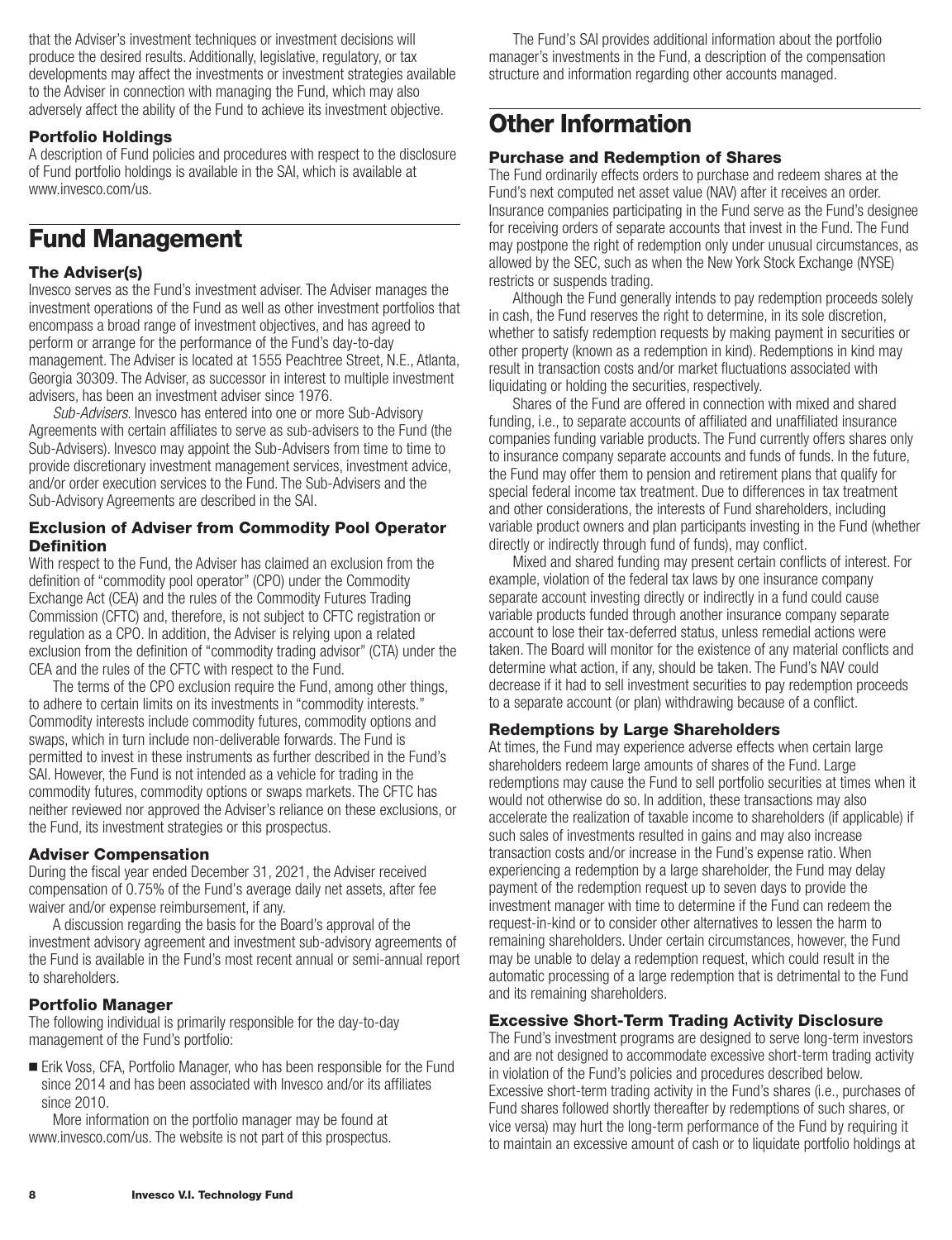<span id="page-10-0"></span>a disadvantageous time, thus interfering with the efficient management of the Fund by causing it to incur increased brokerage and administrative costs. Where excessive short-term trading activity seeks to take advantage of arbitrage opportunities from stale prices for portfolio securities, the value of Fund shares held by long-term investors may be diluted. The Board has adopted policies and procedures designed to discourage excessive short-term trading of Fund shares. The Fund may alter its policies and procedures at any time without giving prior notice to Fund shareholders if Invesco believes the change would be in the best interests of long-term investors.

Pursuant to the Fund's policies and procedures, Invesco and certain of its corporate affiliates (Invesco and such affiliates, collectively, the Invesco Affiliates) currently use the following tools designed to discourage excessive short-term trading in the Fund:

(1) trade activity monitoring; and

(2) the use of fair value pricing consistent with procedures approved by the Board.

Each of these tools is described in more detail below.

In addition, restrictions designed to discourage or curtail excessive short-term trading activity may be imposed by the insurance companies and/or their separate accounts that invest in the Fund on behalf of variable product owners. Variable product owners should refer to the applicable contract and related prospectus for more details.

### **Trade Activity Monitoring**

To detect excessive short-term trading activities, the Invesco Affiliates will monitor, on a daily basis, selected aggregate purchase or redemption trade orders placed by insurance companies and/or their separate accounts. The Invesco Affiliates will seek to work with insurance companies to discourage variable product owners from engaging in abusive trading practices. However, the ability of the Invesco Affiliates to monitor trades that are placed by variable product owners is severely if not completely limited due to the fact that the insurance companies trade with the Fund through omnibus accounts, and maintain the exclusive relationship with, and are responsible for maintaining the account records of, their variable product owners. There may also be legal and technological limitations on the ability of insurance companies to impose restrictions on the trading practices of their variable product owners. As a result, there can be no guarantee that the Invesco Affiliates will be able to detect or deter market timing by variable product owners.

If, as a result of this monitoring, the Invesco Affiliates believe that a variable product owner has engaged in excessive short-term trading (regardless of whether or not the insurance company's own trading restrictions are exceeded), the Invesco Affiliates will seek to act in a manner that they believe is consistent with the best interests of long-term investors, which may include taking steps such as (1) asking the insurance company to take action to stop such activities, or (2) refusing to process future purchases related to such activities in the insurance company's account with the Fund. The Invesco Affiliates will use reasonable efforts to apply the Fund's policies uniformly given the potential limitations described above.

### **Fair Value Pricing**

Securities owned by the Fund are to be valued at current market value if market quotations are readily available. All other securities and assets of the Fund for which market quotations are not readily available are to be valued at fair value determined in good faith using procedures approved by the Board. An effect of fair value pricing may be to reduce the ability of frequent traders to take advantage of arbitrage opportunities resulting from potentially "stale" prices of portfolio holdings. However, it cannot eliminate the possibility of frequent trading.

See "Pricing of Shares—Determination of Net Asset Value (NAV)" for more information.

### **Risks**

There is the risk that the Fund's policies and procedures will prove ineffective in whole or in part to detect or prevent excessive short-term trading. Although these policies and procedures, including the tools described above, are designed to discourage excessive short-term trading, they do not eliminate the possibility that excessive short-term trading activity in the Fund will occur. Moreover, each of these tools involves judgments that are inherently subjective. The Invesco Affiliates seek to make these judgments to the best of their abilities in a manner that they believe is consistent with the best interests of long-term investors. However, there can be no assurance that the Invesco Affiliates will be able to gain access to any or all of the information necessary to detect or prevent excessive short-term trading by a variable product owner. While the Invesco Affiliates and the Fund may seek to take actions with the assistance of the insurance companies that invest in the Fund, there is the risk that neither the Invesco Affiliates nor the Fund will be successful in their efforts to minimize or eliminate such activity.

### **Pricing of Shares**

### **Determination of Net Asset Value (NAV)**

The price of the Fund's shares is the Fund's NAV per share. The Fund values portfolio securities for which market quotations are readily available at market value. Securities and other assets quoted in foreign currencies are valued in U.S. dollars based on the prevailing exchange rates on that day. The Fund values securities and assets for which market quotations are unavailable at their "fair value," which is described below.

Even when market quotations are available, they may be stale or they may be unreliable because the security is not traded frequently, trading on the security ceased before the close of the trading market or issuer specific events occurred after the security ceased trading or because of the passage of time between the close of the market on which the security trades and the close of the NYSE and when the Fund calculates its NAV. Issuer specific events may cause the last market quotation to be unreliable. Such events may include a merger or insolvency, events that affect a geographical area or an industry segment, such as political events or natural disasters, or market events, such as a significant movement in the U.S. market. Where the Adviser determines that the closing price of the security is stale or unreliable, the Adviser will value the security at its fair value.

Fair value is that amount that the owner might reasonably expect to receive for the security upon its current sale. A fair value price is an estimated price that requires consideration of all appropriate factors, including indications of fair value available from pricing services. Fair value pricing involves judgment and a fund that uses fair value methodologies may value securities higher or lower than another fund using market quotations or its own fair value methodologies to price the same securities. Investors who purchase or redeem Fund shares on days when the Fund is holding fair-valued securities may receive a greater or lesser number of shares, or higher or lower redemption proceeds, than they would have received if the Fund had not fair-valued the security or had used a different methodology.

The Board has delegated the daily determination of fair value prices to the Adviser's valuation committee, which acts in accordance with Board approved policies. Fair value pricing methods and pricing services can change from time to time as approved by the Board.

The intended effect of applying fair value pricing is to compute a NAV that accurately reflects the value of the Fund's portfolio at the time that the NAV is calculated. An additional intended effect is to discourage those seeking to take advantage of arbitrage opportunities resulting from "stale" prices and to mitigate the dilutive impact of any such arbitrage. However, the application of fair value pricing cannot eliminate the possibility that arbitrage opportunities will exist.

Specific types of securities are valued as follows:

*Senior Secured Floating Rate Loans and Senior Secured Floating Rate Debt Securities.* Senior secured floating rate loans and senior secured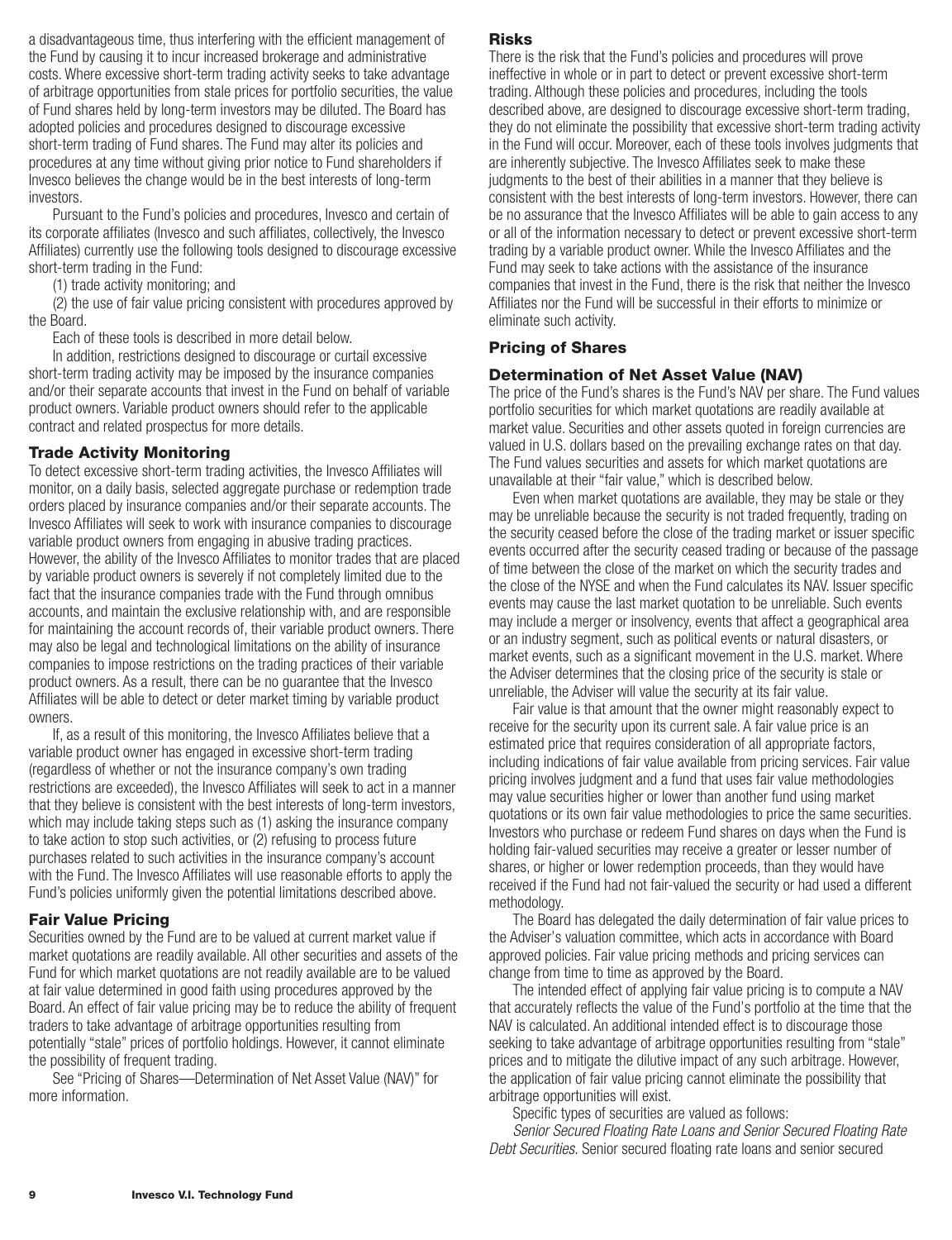<span id="page-11-0"></span>floating rate debt securities are fair valued using evaluated quotes provided by an independent pricing service. Evaluated quotes provided by the pricing service may reflect appropriate factors such as market quotes, ratings, tranche type, industry, company performance, spread, individual trading characteristics, institution-size trading in similar groups of securities and other market data.

*Domestic Exchange Traded Equity Securities.* Market quotations are generally available and reliable for domestic exchange traded equity securities. If market quotations are not available or are unreliable, the Adviser will value the security at fair value in good faith using procedures approved by the Board.

*Foreign Securities.* If market quotations are available and reliable for foreign exchange traded equity securities, the securities will be valued at the market quotations. Because trading hours for certain foreign securities end before the close of the NYSE, closing market quotations may become unreliable. If between the time trading ends on a particular security and the close of the customary trading session on the NYSE events occur that are significant and may make the closing price unreliable, the Fund may fair value the security. If an issuer specific event has occurred that the Adviser determines, in its judgment, is likely to have affected the closing price of a foreign security, it will price the security at fair value. The Adviser also relies on a screening process from a pricing vendor to indicate the degree of certainty, based on historical data, that the closing price in the principal market where a foreign security trades is not the current market value as of the close of the NYSE. For foreign securities where the Adviser believes, at the approved degree of certainty, that the price is not reflective of current market value, the Adviser will use the indication of fair value from the pricing service to determine the fair value of the security. The pricing vendor, pricing methodology or degree of certainty may change from time to time. Fund securities primarily traded on foreign markets may trade on days that are not business days of the Fund. Because the NAV of Fund shares is determined only on business days of the Fund, the value of foreign securities included in the Fund's portfolio may change on days when the separate account to which you have allocated variable product values will not be able to purchase or redeem shares of the Fund.

*Fixed Income Securities.* Fixed income securities, such as government, corporate, asset-backed and municipal bonds and convertible securities, including high yield or junk bonds, and loans, normally are valued on the basis of prices provided by independent pricing services. Prices provided by the pricing services may be determined without exclusive reliance on quoted prices, and may reflect appropriate factors such as institution-size trading in similar groups of securities, developments related to special securities, dividend rate, maturity and other market data. Pricing services generally value fixed income securities assuming orderly transactions of institutional round lot size, but a Fund may hold or transact in the same securities in smaller, odd lot sizes. Odd lots often trade at lower prices than institutional round lots. Prices received from pricing services are fair value prices. In addition, if the price provided by the pricing service and independent quoted prices are unreliable, the Adviser's valuation committee will fair value the security using procedures approved by the Board.

*Short-term Securities.* The Fund's short-term investments are valued at amortized cost when the security has 60 days or less to maturity.

*Futures and Options.* Futures contracts are valued at the final settlement price set by the exchange on which they are principally traded. Options are valued on the basis of market quotations, if available.

*Swap Agreements.* Swap agreements are fair valued using an evaluated quote provided by an independent pricing service. Evaluated quotes provided by the pricing service are based on a model that may include end of day net present values, spreads, ratings, industry and company performance.

*Open-end Funds.* If the Fund invests in other open-end funds, other than open-end funds that are exchange traded, the investing Fund will calculate its NAV using the NAV of the underlying fund in which it invests. The Fund discloses portfolio holdings at different times to insurance

companies issuing variable products that invest in the Fund, and in annual and semi-annual shareholder reports. Refer to such reports to determine the types of securities in which the Fund has invested. You may also refer to the SAI to determine what types of securities in which the Fund may invest. You may obtain copies of these reports or of the SAI from the insurance company that issued your variable product, or from the Adviser as described on the back cover of this prospectus.

The Fund generally determines the net asset value of its shares on each day the NYSE is open for trading (a business day) as of approximately 4:00 p.m. Eastern Time (the customary close of regular trading) or earlier in the case of a scheduled early close. In the event of an unscheduled early close of the NYSE, the Fund generally still will determine the net asset value of its shares as of 4:00 p.m. Eastern Time on that business day. Portfolio securities traded on the NYSE would be valued at their closing prices unless the investment adviser determines that a "fair value" adjustment is appropriate due to subsequent events occurring after an early close consistent with procedures approved by the Board.

### **Taxes**

The Fund intends to qualify each year as a regulated investment company and, as such, is not subject to entity-level tax on the income and gain it distributes to shareholders. Insurance company separate accounts may invest in the Fund and, in turn, may offer variable products to investors through insurance contracts. Because the insurance company separate accounts generally are the shareholders in the Fund, all of the tax characteristics of the Fund's investments flow into the separate accounts and not to each variable product owner. The tax consequences from each variable product owner's investment in a variable product contract will depend upon the provisions of these contracts, and variable product owners should consult their contract prospectus for more information on these tax consequences.

### **Dividends and Distributions**

The Fund expects, based on its investment objective and strategies, that its distributions, if any, will consist of ordinary income, capital gains, or some combination of both.

### **Dividends**

The Fund generally declares and pays dividends from net investment income, if any, annually.

### **Capital Gains Distributions**

The Fund generally distributes long-term and short-term capital gains (net of any available capital loss carryovers), if any, at least annually. Capital gains distributions may vary considerably from year to year as a result of the Fund's normal investment activities and cash flows.

#### **Share Classes**

The Fund has two classes of shares, Series I shares and Series II shares. Each class is identical except that Series II shares have a distribution or "Rule 12b-1 Plan" that is described below.

#### **Distribution Plan**

The Fund has adopted a distribution or "Rule 12b-1 Plan" for its Series II shares. The plan allows the Fund to pay distribution fees to life insurance companies and others to promote the sale and distribution of Series II shares. The plan provides for a maximum fee equal to an annual rate of 0.25% (expressed as a percentage of average daily net assets of the Fund). Because the Fund pays these fees out of its assets on an ongoing basis, over time these fees will increase the cost of your investment and may cost you more than paying other types of charges.

### **Payments to Insurance Companies**

The insurance company that issued your variable product, or one of its affiliates, may receive all the Rule 12b-1 distribution fees discussed above. In addition to those payments, Invesco Distributors, Inc., the distributor of the Fund and an Invesco Affiliate, and other Invesco Affiliates may make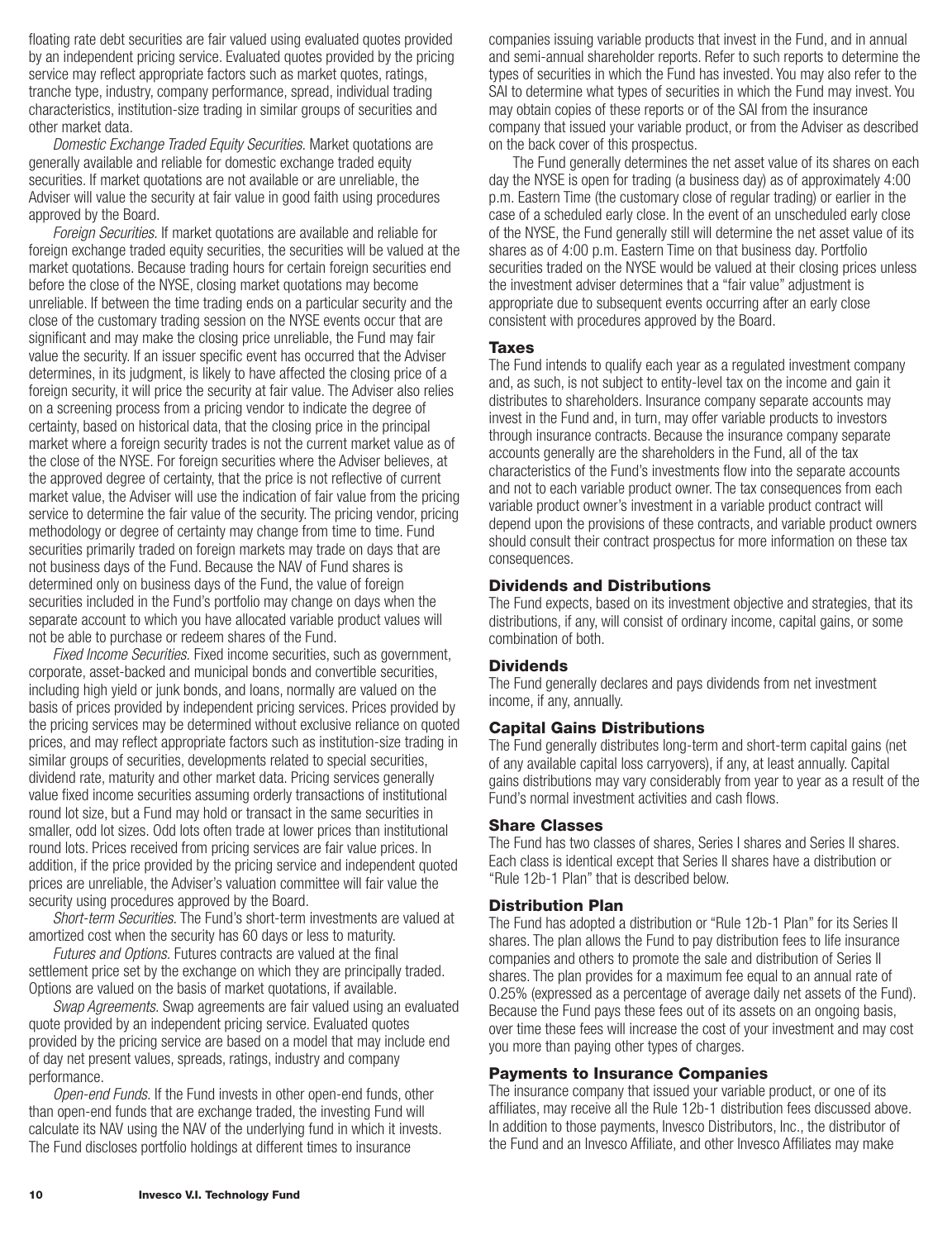cash payments to the insurance company that issued your variable product or the insurance company's affiliates in connection with promotion of the Fund and certain other marketing support services. Invesco Affiliates make these payments from their own resources. Invesco Affiliates make these payments as incentives to certain insurance companies or their affiliates to promote the sale and retention of shares of the Fund. The benefits Invesco Affiliates receive when they make these payments may include, among other things, adding the Fund to the list of underlying investment options in the insurance company's variable products, and access (in some cases on a preferential basis over other competitors) to individual members of an insurance company's sales force or to an insurance company's management. These payments are sometimes referred to as "shelf space" payments because the payments compensate the insurance company for including the Fund in its variable products (on its "sales shelf"). Invesco Affiliates may also make payments to insurance company affiliates for support, training and ongoing education for sales personnel about the Fund, financial planning needs of Fund shareholders or contract owners that allocate contract value directly or indirectly to the Fund, marketing and advertising of the Fund, and access to periodic conferences held by insurance company affiliates relating directly or indirectly to the Fund. Invesco Affiliates compensate insurance companies or their affiliates differently depending typically on the level and/or type of services provided by the insurance companies or their affiliates. The payments Invesco Affiliates make may be calculated on sales of shares of the Fund (Sales-Based Payments), in which case the total amount of such payments shall not exceed 0.25% of the offering price of all shares sold through variable products during the particular period. Such payments also may be calculated on the average daily net assets of the Fund attributable to that particular insurance company or its affiliates (Asset-Based Payments), in which case the total amount of such cash payments shall not exceed 0.25% per annum of those assets during a defined period. Sales-Based Payments primarily create incentives to make sales of shares of the Fund and Asset-Based Payments primarily create incentives to retain assets of the Fund in insurance company separate accounts or funds of funds.

Invesco Affiliates are motivated to make the payments described above in order to promote the sale of Fund shares and the retention of those investments by clients of insurance companies. To the extent insurance companies sell more shares of the Fund or retain shares of the Fund in their variable product owners' accounts, Invesco Affiliates may directly or indirectly benefit from the incremental management and other fees paid to Invesco Affiliates by the Fund with respect to those assets.

In addition to the payments listed above, Invesco may also make payments to insurance companies for certain administrative services provided to the Fund. These services may include, but are not limited to, maintenance of master accounts with the Fund; tracking, recording and transmitting net purchase and redemption orders for Fund shares; distributing redemption proceeds and transmitting net purchase payments; reconciling purchase and redemption activity and dividend and distribution payments between a master account and the Fund; maintaining and preserving records related to the purchase, redemption and other account activity of variable product owners; distributing copies of Fund documents, such as prospectuses, proxy materials and periodic reports, to variable product owners; assisting with proxy solicitations on behalf of the Fund, including soliciting and compiling voting instructions from variable contract owners; and responding to inquiries from variable contract owners about the Fund. The Fund has agreed to reimburse Invesco for its payments made to Insurance Companies to provide these services, up to an annual limit of 0.15% of the average daily net assets invested in the Fund by each insurance company. Any amounts paid by Invesco to an insurance company in excess of 0.15% of the average daily net assets invested in the Fund are paid by Invesco out of its own financial resources, and not out of the Fund's assets. Insurance companies may earn profits on these payments for these services, since the amount of the payments may exceed the cost of providing the service.

You can find further details in the SAI about these payments and the services provided by insurance companies or their affiliates. In certain cases these payments could be significant to the insurance company or its affiliates. Your insurance company may charge you additional fees or commissions on your variable product other than those disclosed in this prospectus. You can ask your insurance company about any payments it or its affiliates receive from Invesco Affiliates, or the Fund, as well as about fees and/or commissions it charges. The prospectus for your variable product may also contain additional information about these payments.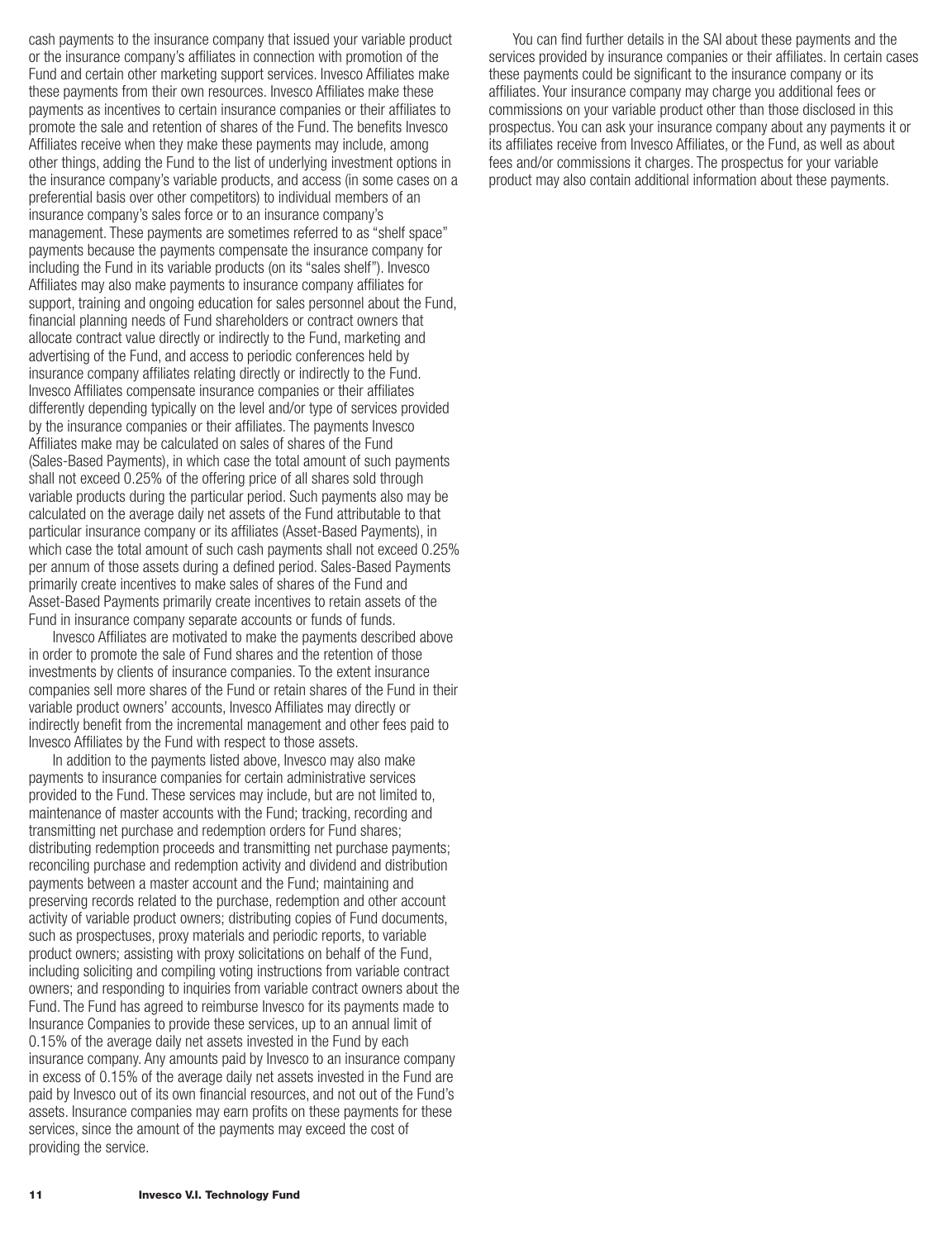# <span id="page-13-0"></span>**Financial Highlights**

The financial highlights show the Fund's financial history for the past five fiscal years or, if shorter, the period of operations of the Fund or any of its share classes. The financial highlights table is intended to help you understand the Fund's financial performance. Certain information reflects financial results for a single Fund share.

The total returns in the table represent the rate that an investor would have earned (or lost) on an investment in the Fund (assuming reinvestment of all dividends and distributions).

This information has been audited by PricewaterhouseCoopers LLP, an independent registered public accounting firm, whose report, along with the Fund's financial statements, is included in the Fund's annual report, which is available upon request.

|                     | <b>Net asset</b><br>value,<br>beginning<br>of period | <b>Net</b><br>investment<br>income<br>$(logs)^{(a)}$ | Net gains<br>(losses)<br>on securities<br>(both<br>realized and<br>unrealized) | <b>Total from</b><br>investment<br>operations | <b>Distributions</b><br>from net<br>realized<br>gains | <b>Net asset</b><br>value, end<br>of period | <b>Total</b><br>return <sup>(b)</sup> | Net assets,<br>end of period<br>(000's omitted) | Ratio of<br>expenses<br>to average<br>net assets<br>with fee waivers<br>and/or<br>expenses<br>absorbed | <b>Ratio of</b><br>expenses<br>to average net<br>assets without<br>fee waivers<br>and/or<br>expenses<br>absorbed | <b>Ratio of net</b><br>investment<br>income<br>(loss)<br>to average<br>net assets | <b>Portfolio</b><br>turnover <sup>(c)</sup> |
|---------------------|------------------------------------------------------|------------------------------------------------------|--------------------------------------------------------------------------------|-----------------------------------------------|-------------------------------------------------------|---------------------------------------------|---------------------------------------|-------------------------------------------------|--------------------------------------------------------------------------------------------------------|------------------------------------------------------------------------------------------------------------------|-----------------------------------------------------------------------------------|---------------------------------------------|
| Series I            |                                                      |                                                      |                                                                                |                                               |                                                       |                                             |                                       |                                                 |                                                                                                        |                                                                                                                  |                                                                                   |                                             |
| Year ended 12/31/21 | \$36.55                                              | \$(0.27)                                             | \$5.62                                                                         | \$5.35                                        | \$(3.82)                                              | \$38.08                                     | 14.41%                                | \$185,270                                       | 0.98%                                                                                                  | 0.98%                                                                                                            | $(0.68)\%$                                                                        | 90%                                         |
| Year ended 12/31/20 | 27.23                                                | (0.17)                                               | 12.49                                                                          | 12.32                                         | (3.00)                                                | 36.55                                       | 46.11                                 | 187,801                                         | 0.98                                                                                                   | 0.98                                                                                                             | (0.53)                                                                            | 56                                          |
| Year ended 12/31/19 | 21.92                                                | (0.09)                                               | 7.71                                                                           | 7.62                                          | (2.31)                                                | 27.23                                       | 35.88                                 | 127,308                                         | 0.99                                                                                                   | 0.99                                                                                                             | (0.36)                                                                            | 46                                          |
| Year ended 12/31/18 | 22.97                                                | (0.12)                                               | 0.22                                                                           | 0.10                                          | (1.15)                                                | 21.92                                       | (0.45)                                | 109,596                                         | 1.03                                                                                                   | 1.03                                                                                                             | (0.47)                                                                            | 48                                          |
| Year ended 12/31/17 | 17.89                                                | (0.09)                                               | 6.34                                                                           | 6.25                                          | (1.17)                                                | 22.97                                       | 35.13                                 | 113.352                                         | 1.06                                                                                                   | 1.06                                                                                                             | (0.41)                                                                            | 43                                          |
| <b>Series II</b>    |                                                      |                                                      |                                                                                |                                               |                                                       |                                             |                                       |                                                 |                                                                                                        |                                                                                                                  |                                                                                   |                                             |
| Year ended 12/31/21 | 34.13                                                | (0.34)                                               | 5.23                                                                           | 4.89                                          | (3.82)                                                | 35.20                                       | 14.08                                 | 13,061                                          | 1.23                                                                                                   | 1.23                                                                                                             | (0.93)                                                                            | 90                                          |
| Year ended 12/31/20 | 25.63                                                | (0.23)                                               | 11.73                                                                          | 11.50                                         | (3.00)                                                | 34.13                                       | 45.79                                 | 13,215                                          | 1.23                                                                                                   | 1.23                                                                                                             | (0.78)                                                                            | 56                                          |
| Year ended 12/31/19 | 20.79                                                | (0.15)                                               | 7.30                                                                           | 7.15                                          | (2.31)                                                | 25.63                                       | 35.56                                 | 10,184                                          | 1.24                                                                                                   | 1.24                                                                                                             | (0.61)                                                                            | 46                                          |
| Year ended 12/31/18 | 21.89                                                | (0.17)                                               | 0.22                                                                           | 0.05                                          | (1.15)                                                | 20.79                                       | (0.71)                                | 9,587                                           | 1.28                                                                                                   | 1.28                                                                                                             | (0.72)                                                                            | 48                                          |
| Year ended 12/31/17 | 17.14                                                | (0.14)                                               | 6.06                                                                           | 5.92                                          | .1.17                                                 | 21.89                                       | 34.74                                 | 9.439                                           | 1.31                                                                                                   | 1.31                                                                                                             | (0.66)                                                                            | 43                                          |

(a) Calculated using average shares outstanding.

(b) Includes adjustments in accordance with accounting principles generally accepted in the United States of America and as such, the net asset value for financial reporting purposes and the returns based upon those net asset values may differ from the net asset value and returns for shareholder transactions. Total returns are not annualized for periods less than one year, if applicable, and do not reflect charges assessed in connection with a variable product, which if included would reduce total returns.

(c) Portfolio turnover is calculated at the fund level and is not annualized for periods less than one year, if applicable.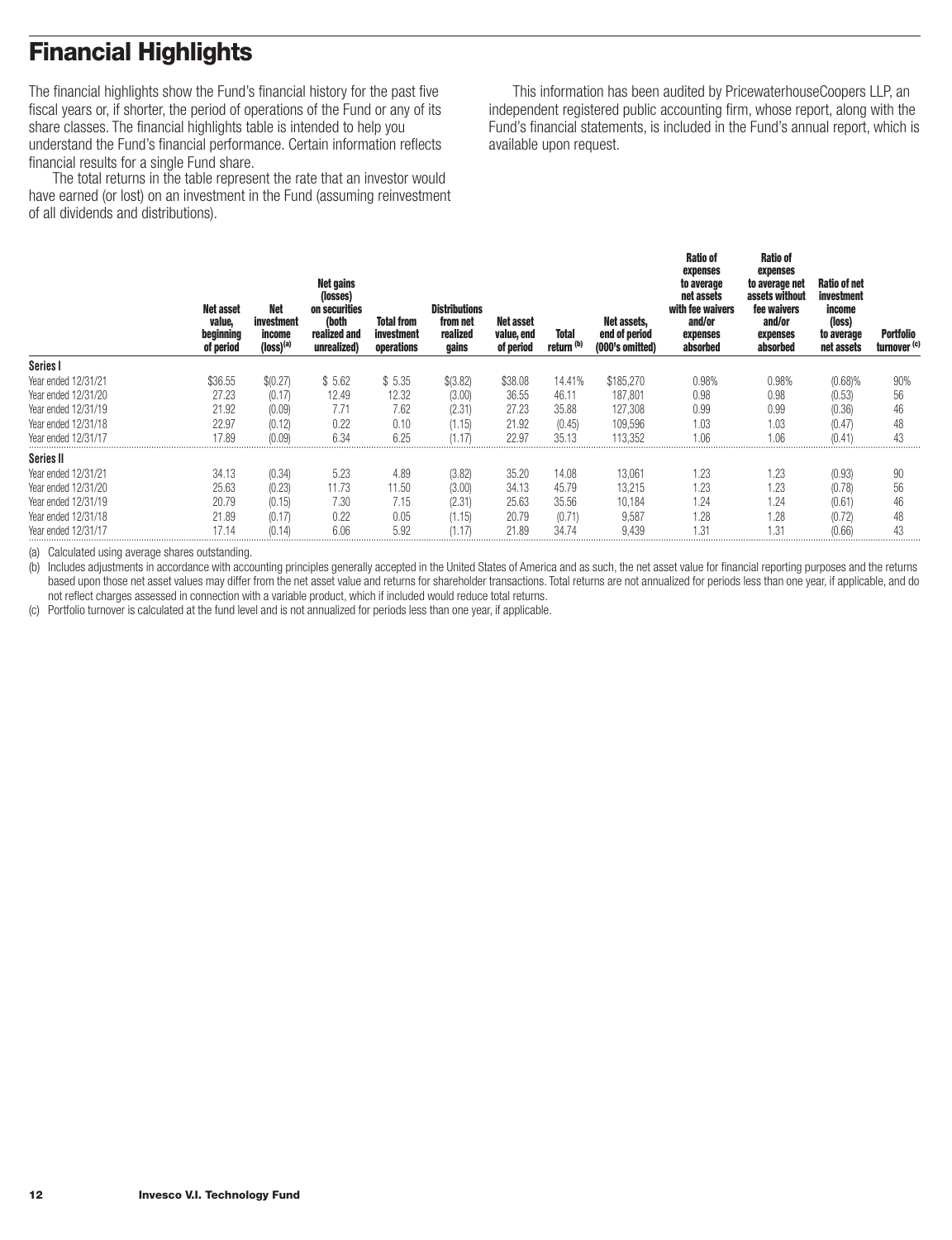# <span id="page-14-0"></span>**Hypothetical Investment and Expense Information**

In connection with the final settlement reached between Invesco and certain of its affiliates with certain regulators, including the New York Attorney General's Office, the SEC and the Colorado Attorney General's Office (the settlement) arising out of certain market timing and unfair pricing allegations made against Invesco and certain of its affiliates, Invesco and certain of its affiliates agreed, among other things, to disclose certain hypothetical information regarding investment and expense information to Fund shareholders. The chart below is intended to reflect the annual and cumulative impact of the Fund's expenses, including investment advisory fees and other Fund costs, on the Fund's returns over a 10-year period. The example reflects the following:

- You invest \$10,000 in the Fund and hold it for the entire 10-year period;
- Your investment has a 5% return before expenses each year; and
- The Fund's current annual expense ratio includes any applicable contractual fee waiver or expense reimbursement for the period committed.

There is no assurance that the annual expense ratio will be the expense ratio for the Fund's classes for any of the years shown. The chart does not take into account any fees or other expenses assessed in connection with your variable product; if it did, the expenses shown would be higher, while the ending balance shown would be lower. This is only a hypothetical presentation made to illustrate what expenses and returns would be under the above scenarios; your actual returns and expenses are likely to differ (higher or lower) from those shown below.

| Series I                                 | Year 1      | Year 2      | Year 3      | Year 4           | Year 5      | Year 6      | Year <sub>7</sub> | Year 8      | Year 9      | Year 10     |
|------------------------------------------|-------------|-------------|-------------|------------------|-------------|-------------|-------------------|-------------|-------------|-------------|
| Annual Expense Ratio <sup>1</sup>        | 0.98%       | 0.98%       | 0.98%       | 0.98%            | 0.98%       | 0.98%       | 0.98%             | 0.98%       | 0.98%       | 0.98%       |
| <b>Cumulative Return Before Expenses</b> | $5.00\%$    | 10.25%      | 15.76%      | 21.55%           | 27.63%      | 34.01%      | 40.71%            | 47.75%      | 55.13%      | 62.89%      |
| <b>Cumulative Return After Expenses</b>  | 4.02%       | 8.20%       | 12.55%      | 17.08%           | 21.78%      | 26.68%      | 31.77%            | 37.07%      | 42.58%      | 48.31%      |
| End of Year Balance                      | \$10,402,00 | \$10.820.16 | \$11,255.13 | .707.59<br>\$11  | \$12,178.23 | \$12,667.80 | \$13.177.04       | \$13,706.76 | \$14,257,77 | \$14,830.93 |
| <b>Estimated Annual Expenses</b>         | 99.97       | 103.99      | 108.1.      | 12.52            | 117.04      | .75<br>121  | 126.64            | 131<br>-73  | 137.03      | 142.53      |
| <b>Series II</b>                         | Year 1      | Year 2      | Year 3      | Year 4           | Year 5      | Year 6      | Year <sub>7</sub> | Year 8      | Year 9      | Year 10     |
| Annual Expense Ratio <sup>1</sup>        | .23%        | 1.23%       | 1.23%       | 1.23%            | .23%        | .23%        | .23%              | .23%        | .23%        | 1.23%       |
| <b>Cumulative Return Before Expenses</b> | 5.00%       | 10.25%      | 15.76%      | 21.55%           | 27.63%      | 34.01%      | 40.71%            | 47.75%      | 55.13%      | 62.89%      |
| <b>Cumulative Return After Expenses</b>  | 3.77%       | 7.68%       | 11.74%      | 15.95%           | 20.33%      | 24.86%      | 29.57%            | 34.45%      | 39.52%      | 44.78%      |
| End of Year Balance                      | \$10.377.00 | \$10.768.21 | \$11.174.17 | 1.595.44<br>\$11 | \$12,032.59 | \$12,486.22 | \$12,956.95       | \$13,445.42 | \$13,952.32 | \$14,478.32 |
| <b>Estimated Annual Expenses</b>         | 32          | 30.04       | 134.95      | 140.03           | 145.31      | 150.79      | 156.48            | 162.37      | 168.50      | 74.85       |

1 Your actual expenses may be higher or lower than those shown.